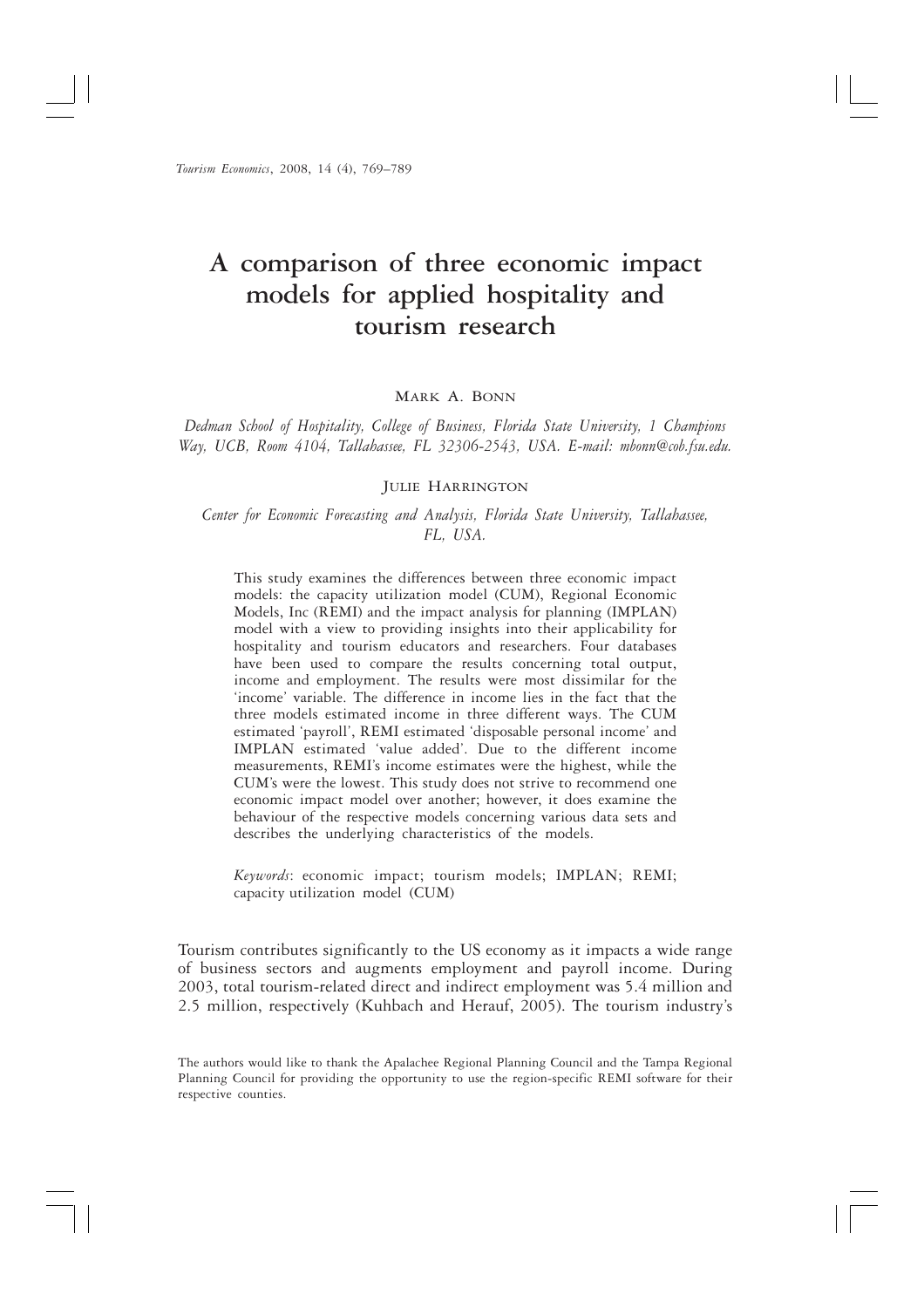value added grew 4.5% to US\$285 billion, which represented 2.6% of the GDP for the period 2001-2003 (Kuhbach and Herauf, 2005). Moreover, tourism provides tremendous benefits for federal, state and local governments in the form of taxes (for example, excise, sales, income and property taxes). In 2004, the industry generated an estimated US\$100 billion in taxes based on US\$546.4 billion of direct sales from tourism (Travel Industry Association of America,  $2005$  – personal communication with Dr Tien Tian).

The economic impacts of tourism are frequently analysed using economic impact modelling software. The objective of this paper is to compare three economic impact models (the capacity utilization model (CUM), Regional Economic Models, Inc (REMI) and the impact analysis for planning (IMPLAN) model) using four visitor survey expenditure databases. The study also examines previous tourism economic impact studies (from 1990 to current) to determine methodologies pertaining to CUM, REMI and IMPLAN.

In doing so, the State of Florida was selected to provide data sets for analysis of the economic impact models. Florida was selected because tourism is the number one industry, due primarily to its natural resources, a favourable climate, an immense shoreline, theme parks, professional and major university sports, major airports and cruise industry ports, cultural events and retirement communities. The number of Florida tourists reached a record 76.8 million in 2004 and is projected to grow to 89 million by 2010 (Visit Florida, 2006). Currently, 1.3 million Florida jobs are related directly or indirectly to tourism and are projected to grow to between 1.5 and 1.8 million by 2010. The 2005 Florida Visitor Study reported that the state collected US\$3.7 billion in tourism/recreation sales taxes in 2005; that is, US\$62 billion was infused into the state's economy during the year through tourist expenditures. The study also noted that tourism expenditures supported 948,700 jobs in 2005 (Visit Florida, 2005). Tax revenues accounted for about 20% of the total tax revenues (in sales and use taxes) collected (Baker and Aydin, 2005).

### Literature review of economic impact models

There have been various studies relating to the economic impact estimation of tourism spanning the past 20 years; however, few articles exist that compare the performance of those models. Following is a literature review of several of the studies that have examined economic impact modelling and performance with respect to the tourism industry. Stynes (1999) conducted numerous studies that focused on the economic impacts of tourism. He outlined several approaches that researchers might employ, including four typical approaches: (a) subjective estimates that rely on expert opinion; (b) secondary data, in aggregate form, using existing estimates tailored to the situation; (c) secondary data, in disaggregate form, allowing a finer resolution to fit the situation; and (d) primary data and/or formal models, usually involving visitor surveys and regional economic models. It is the latter issue of economic impact modelling that this paper will address. Archer (1984) described the sources available to acquire data and the necessary processes to adapt these data for use in inputoutput (I/O) modelling. He noted that a local or regional consumer expenditure survey was rarely available and was both expensive and time-consuming. However,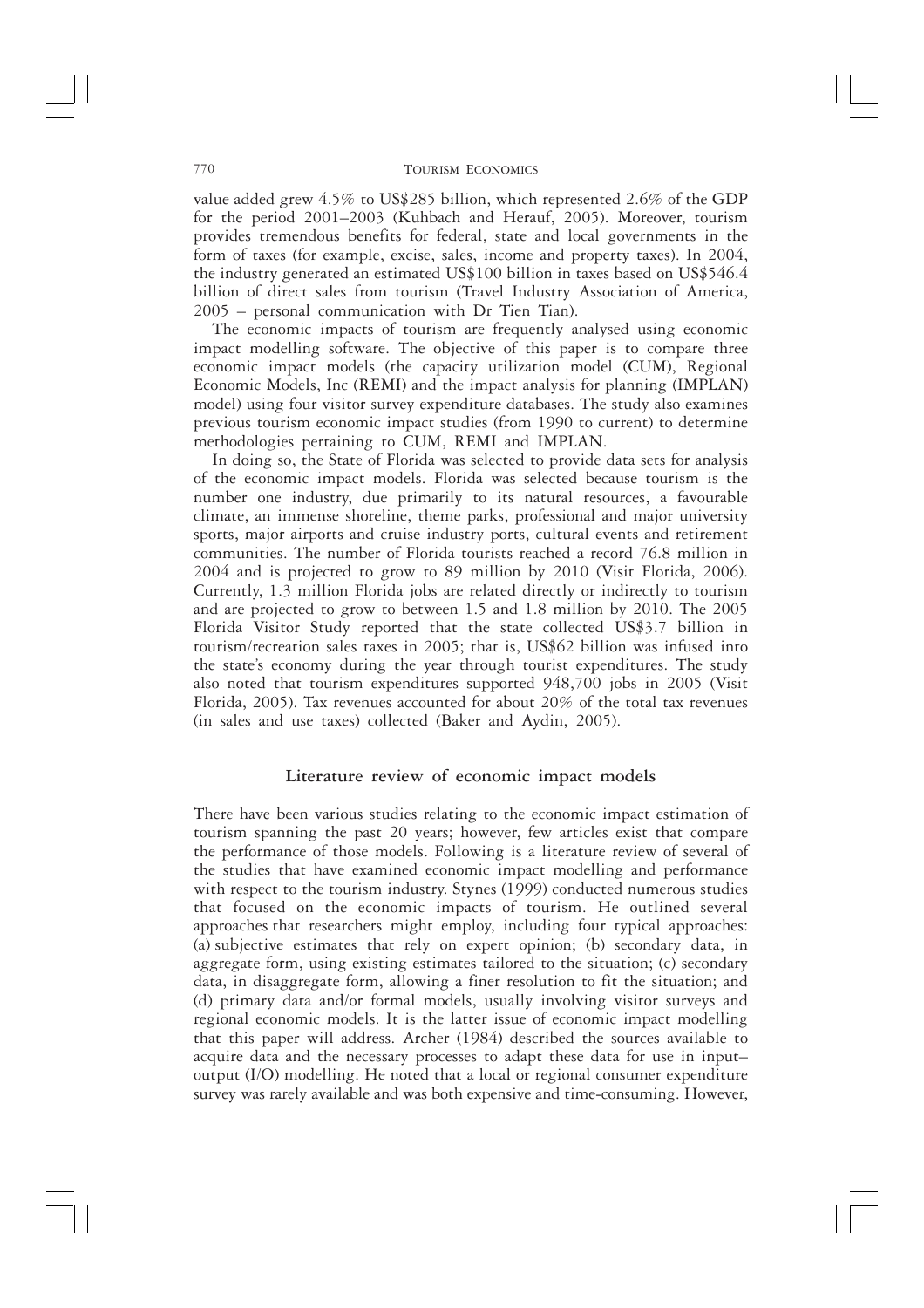this study was able to utilize those 'expensive and time-consuming' data sets since the local verifiable survey data was collected based on a series of personal interviews using the randomized sampling design. Hence, this would serve to strengthen the ability of this paper to allow more accurate comparisons of CUM, REMI and IMPLAN.

Ryan (2003) discussed the economic impacts of tourism and economic impact models. He pointed out that while I/O analysis further refined the basic multiplier processes, the transference to service (in particular, tourism sectors) was hampered by the lack of definition with regards to the tourism industry. There are no SIC or NAICS codes assigned solely to the tourism sector. Currently, there are only two NAICS codes pertaining to two tourism-related sectors:<sup>1</sup> Convention and Visitor's Bureau and Administration of General Economic Programmes. As can be surmised, the tourism sector is still not fully defined by NAICS.

A seminal work, and highly quoted tourism economics text, Economics of Outdoor Recreation (Clawson and Knetsch, 1971), discussed the economic impact of outdoor recreation, including tourism, on local areas. Although the book did not cover economic impact modelling per se, it provided an economic impact foundation for the calculation of multipliers and procedures regarding expenditure surveys.

.<br>In Travel, Tourism, and Hospitality Research: A Handbook for Managers and Researchers (1994a,b,c), Frechtling provided an overview of Archer and Owens's ad hoc model (developed individually for each area studied). He recommended using the *ad hoc* model and the I/O approach, depending on the budget available and the expertise of the researchers. Frechtling suggested that IMPLAN was a cost-effective way to measure total tourism impacts on an area's economy. In conclusion, he advocated that the time had come to progress beyond measurement issues and begin to draw conclusions that could be applied broadly to public marketing, planning and development decision making.

In 2001, The Connecticut Center for Economic Analysis (CCEA) performed an economic impact study of Connecticut's travel and tourism industry using REMI. They employed a mix of survey methods to calculate a reliable estimate of total tourism-related economic activities in Connecticut. They examined 8 counties and 11 tourism 'districts'. Their results revealed that, in relative terms, Connecticut's travel and tourism industry employed a larger fraction of workers than manufacturing or financial, insurance and real estate (FIRE).

Rickman and Schwer compared the REMI and IMPLAN economic models in 1993 and 1995a,b. To date, their studies are the only ones that exist, the exception being a paper by Perlich (2005), that describe the differences between REMI and I/O. Crihfield and Campbell (1992) and Deller (1992) ultimately found that, based on the structural differences in the REMI and IMPLAN models, differences did not affect the multiplier estimates significantly. In their 1995b study, Rickman and Schwer examined how multipliers compared among various versions of the models. They found that there was a tendency for IMPLAN to overestimate the regional purchase coefficients (RPCs) in the service sectors, such as in resource-based and tourist-based economies. It was discussed, however, that this would be easy to remedy based on the user's ability in IMPLAN to alter or adjust RPCs. However, this limitation could result in unintentional underestimation because it is arbitrary and non-scientific.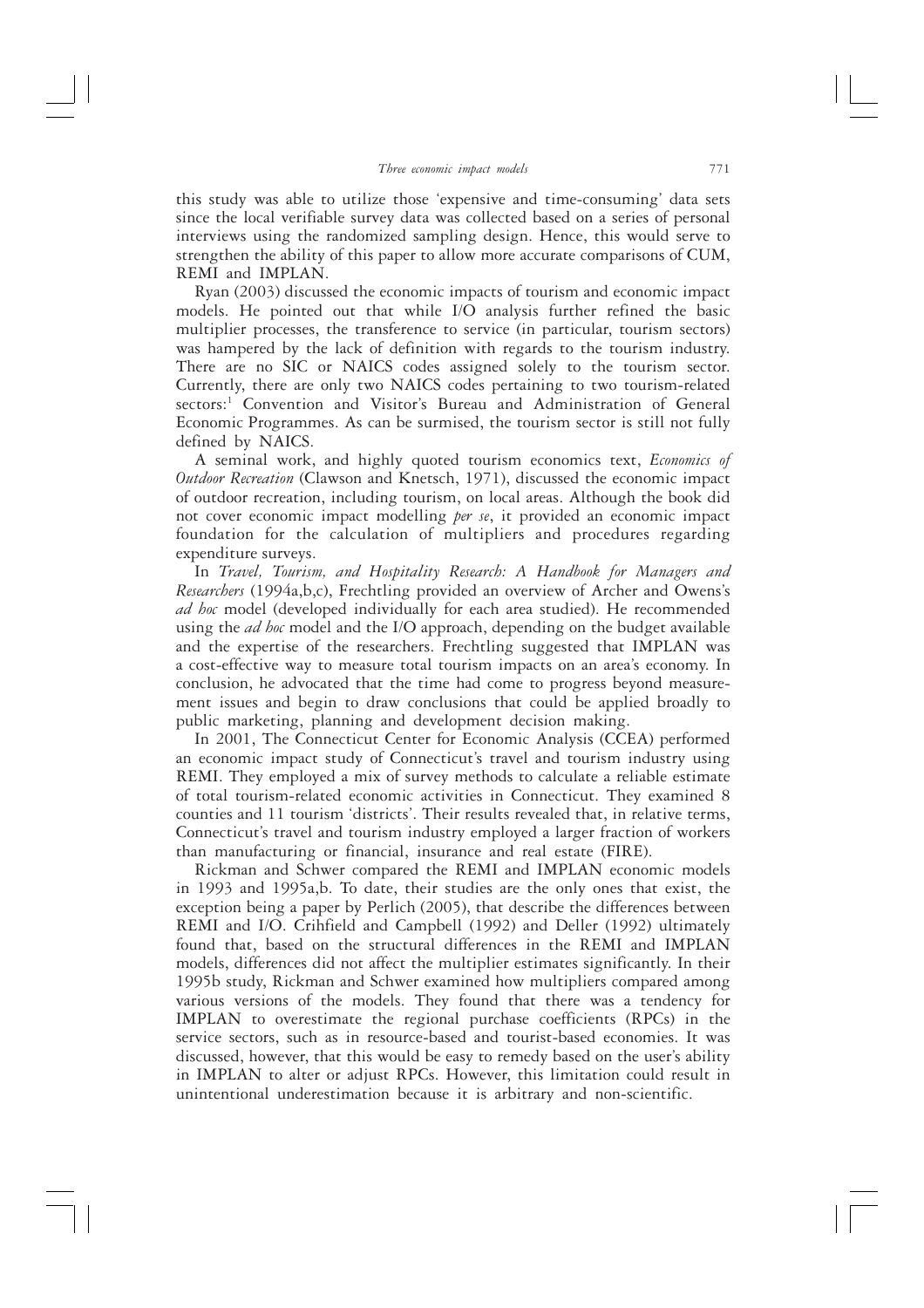#### **TOURISM ECONOMICS**

#### Description of models

#### The capacity utilization model (CUM)

The capacity utilization model (CUM) was developed originally in 1990 by Henry Fishkind for economic analysis of tourism in the State of Florida. Fishkind and Associates conducted numerous tourism studies in Florida and other states. One of those studies was summarized in the Central Florida Visitor Industry Report in 1989. With respect to tourism, the CUM quantifies the economic impact (labour and fiscal) that tourism has on the local economy. The basic assumption of CUM is that it uses the hotel/motel industry as a baseline. In order to measure the capacity of the tourism sector, the model uses the hotel/motel industry as a baseline and obtains total numbers of rooms available and occupancy rate information from a national industry reporting service, Smith Travel Research.<sup>2</sup> Additionally, surveys of local lodging properties for each of the four studies were conducted to determine occupancy rate, average daily rate and historical occupancy during the specific time of the event and estimates of total numbers of rooms sold to event attendees. This information was compared with the Smith Travel information to provide an increased accuracy. The models also used the following information based on survey instruments: estimates of average party size for those using hotel and motel accommodations, the average trip length in nights for those staying in hotels/motels and the proportion of visitors who stay in hotel/motels versus those staying with friends and relatives, in campgrounds, condominiums, as well as visitors coming just for the event and spending no evenings in the area. Visitor expenditures (hotels, transportation, entertainment and food, etc) were also obtained through the survey.

Using the CUM to estimate the total number of visitors is especially valuable when the event is open access and visitor numbers cannot be obtained by the total number of tickets sold. The CUM has been used by Bonn and Bell (1998 and 2003) to estimate economic impact, recreational (use) value and visitor numbers associated with natural springs and artificial and natural reefs. These studies involved 21 Florida counties over a six-year period. Economic impact is measured by the direct and indirect output and employment created by visitors, as well as total wages paid to visitor industry employees and the geographic distribution of the paid salaries. The CUM does not address induced impacts. Multipliers in this model for Tampa, Florida and Tallahassee, Florida, were obtained using the US Department of Commerce database on county multiplier statistics. A multiplier of 1.5 was provided and used to estimate the total output (that is, direct expenditures (Table 1)  $\times$  1.5 = total output).<sup>3</sup> Direct employment and wages were estimated using the latest statistics published by Economic Census, the US Census Bureau (Economic Census, 2002). For the two events and two quarterly databases studied in this article, the 1997 Economic Census was used and updated using the Consumer Price Index (that is, CPI) for inflation. Figure 1 outlines the theoretical framework for the calculation of economic impact estimates in the CUM.

### The REMI model

REMI 2002 is a widely used dynamic integrated I/O and econometric model. REMI is based on neoclassical theory and was founded in 1980. The model's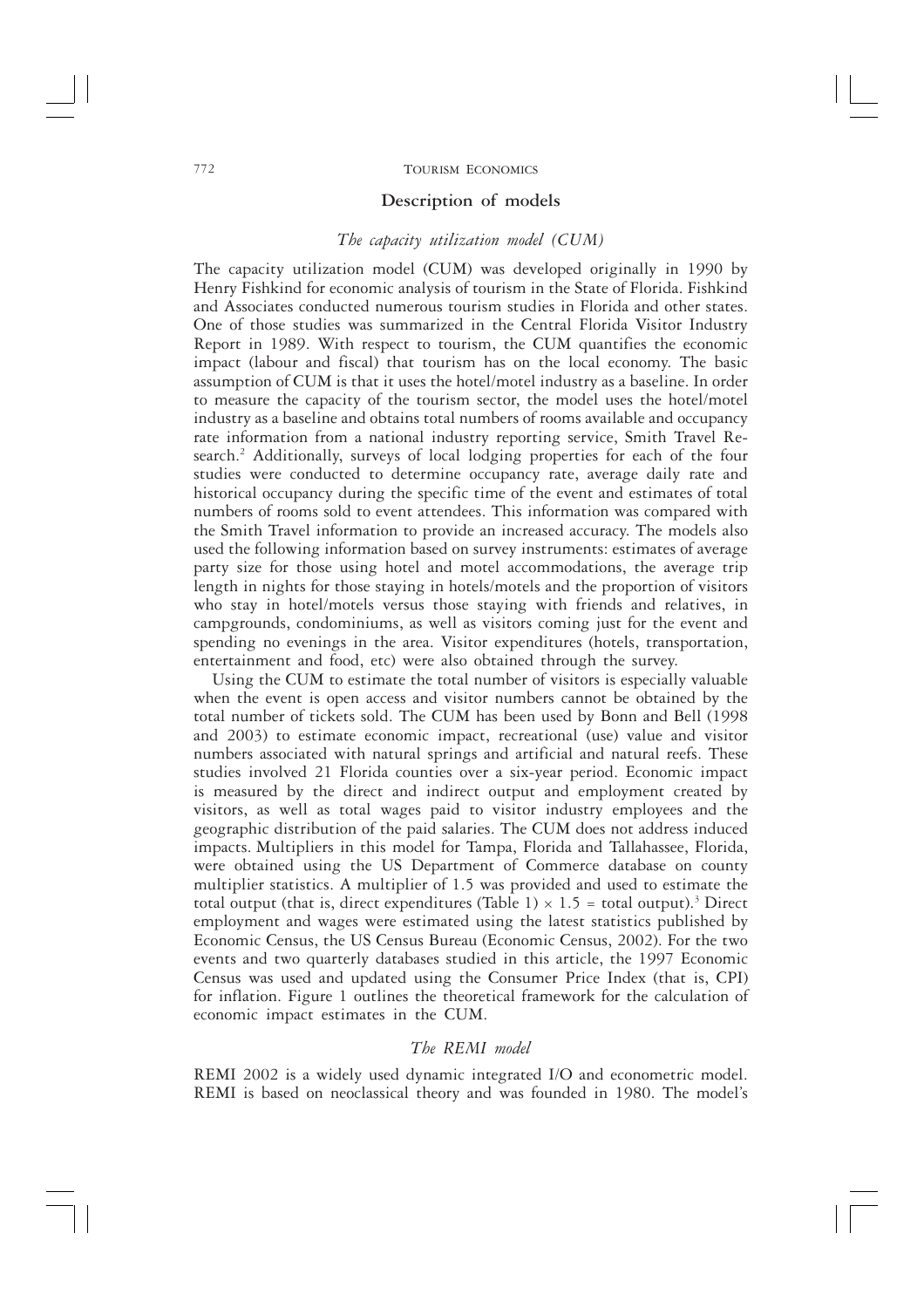

Figure 1. CUM economic impact analysis framework.

structure incorporates inter-industry transactions and endogenous final demand feedbacks. The basic assumption of REMI is that the model is based on theoretical structural restrictions rather than individual econometric estimates based on single time-series observations for each region. It has much in common with the computable general equilibrium (CGE) models. It does, however, differ from the CGE models in that the REMI model does not require markets to clear continuously (Treyz, 1993). REMI is used extensively to measure proposed legislative and other programme and policy economic impacts across the private and public sectors of the state by the Florida Joint Legislative Management Committee, Division of Economic and Demographic Research, the Florida Department of Labor and other state and local government agencies. In addition, it is the chosen tool to measure these impacts by a number of universities and private research groups that evaluate economic impacts across the state and nation. Figure 2 provides a baseline for the calculation of economic impact estimates in REMI.

REMI shares two underlying assumptions with mainstream economic theory: households maximize their utility and producers maximize their profits. It includes hundreds of equations that describe cause-and-effect relationships in the economy, extending beyond an I/O model.

The REMI used for this analysis (version 8.0) was developed specifically by county for the state of Florida and included 23 sectors. For the Tallahassee area, the county model comprised Leon, Jefferson, Gadsden and Wakulla counties. For the Tampa area, Hillsborough, Pinellas, Pasco and Manatee counties were examined. REMI's principal advantage is that it is a dynamic I/O econometric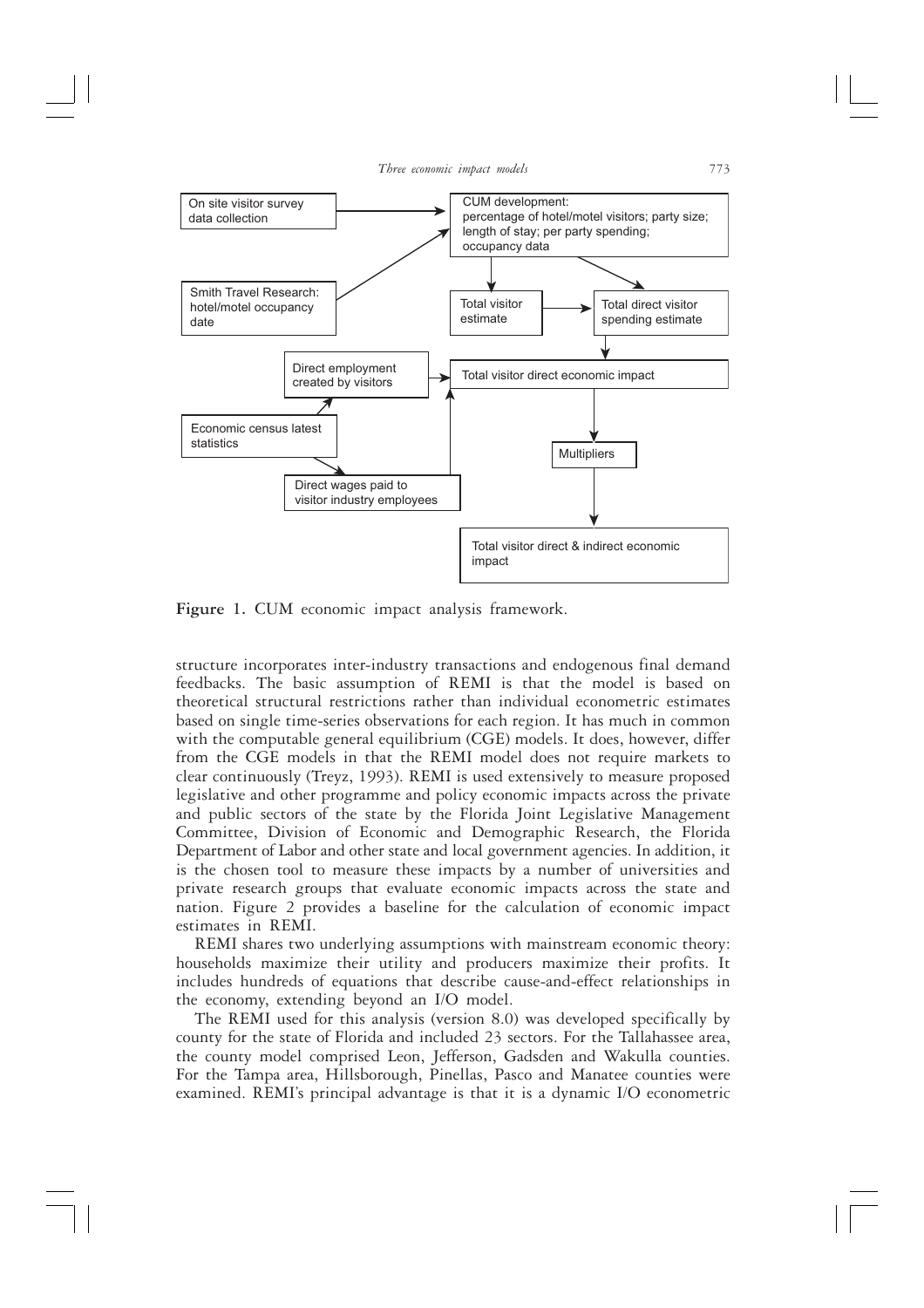

Figure 2. REMI economic impact analysis framework.

model and can be used to forecast both direct and indirect economic effects over multiple-year time frames. However, the model is not county specific, which could lead to unnecessarily inflated results. Other I/O models are used primarily for static or single-year analysis. REMI uses three sources of employment, wage and salary data: the Bureau of Economic Analysis (BEA) employment, wage and personal income series, ES 202 establishment employment and wage and salary data, and county business patterns (CBPs) data published by the Bureau of the Census. The industries are based on the North American Industrial Classification System (NAICS).

### **IMPLAN** model

The impact analysis for planning, or IMPLAN, model, in contrast to REMI, is solely an I/O model. The theoretical framework is input-output, developed by Wassily Leontief, for which he received the Nobel Prize in 1973. The basic assumption of the IMPLAN model is that the fundamental information in I/O analysis involves the flow of products from each industrial sector (producer) to each of the industrial sectors considered as consumers. This information is contained in an inter-industry transactions table. The rows of the table represent the distribution of the producer's output throughout the economy. The columns represent the composition of inputs required by an industry to produce its output. There are additional columns that depict 'final demand', or sales, by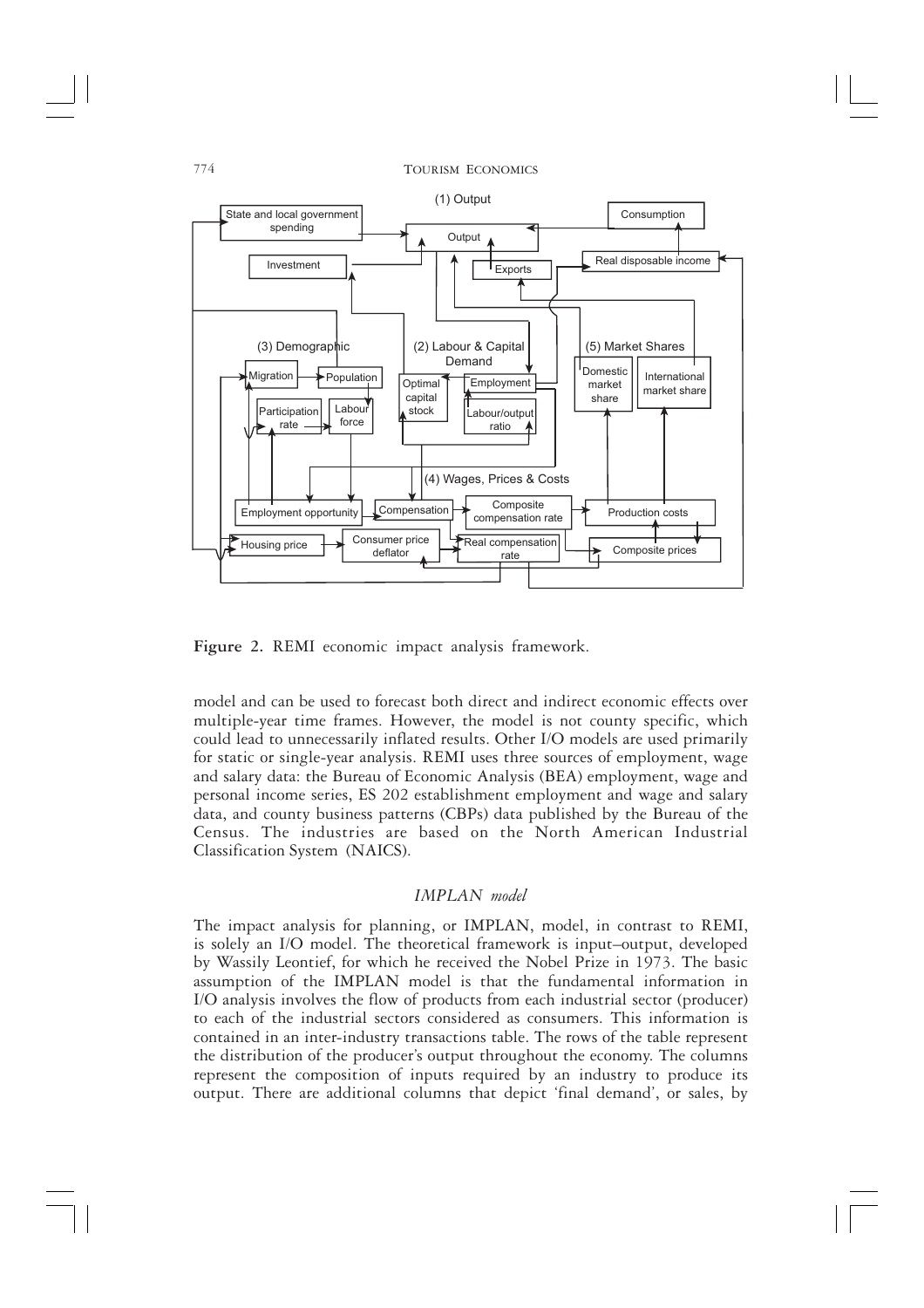

Figure 3. IMPLAN economic impact analysis framework. Source: IMPLAN Central NRCS Economists Workshop (MIG, Inc, 1997).

each sector to final markets for their production. The additional rows are termed 'value added', which comprise the other non-industrial inputs to production, such as labour. IMPLAN was founded in 1993 as an extension of two researchers' work at the University of Minnesota and involving collaborative work with the US Forest Service Land Use Planning Unit in Colorado. It is non-survey based and its structure illustrates that of I/O models found in the regional science literature. Figure 3 provides a baseline for the calculation of the economic impact estimates in IMPLAN.

### Key I/O assumptions used in IMPLAN

- (1) Constant returns to scale production function (that is, linear).
- (2) Homogeneous sector output.
- (3) No input substitution.
- $(4)$  No supply constraints.
- (5) Other IMPLAN considerations:
	- (a) Technology and trade relations are assumed.
	- (b) Need to account for price changes.
	- (c) Need to account for structural changes.
	- Employment increase or decrease causes immediate in or out  $(d)$ migration (that is, full employment).

Similar to REMI, IMPLAN assumes a uniform national production technology and uses the RPC approach to regionalize the technical coefficients. IMPLAN 2002 Florida county-level was used for the economic analysis for this research. This newer version now has 509 sectors instead of 528 and includes the conversion from SIC to NAICS codes. The primary sources of employment and earnings data are CBPs data and BEA data.

Table 1 provides a summary of the three economic impact models.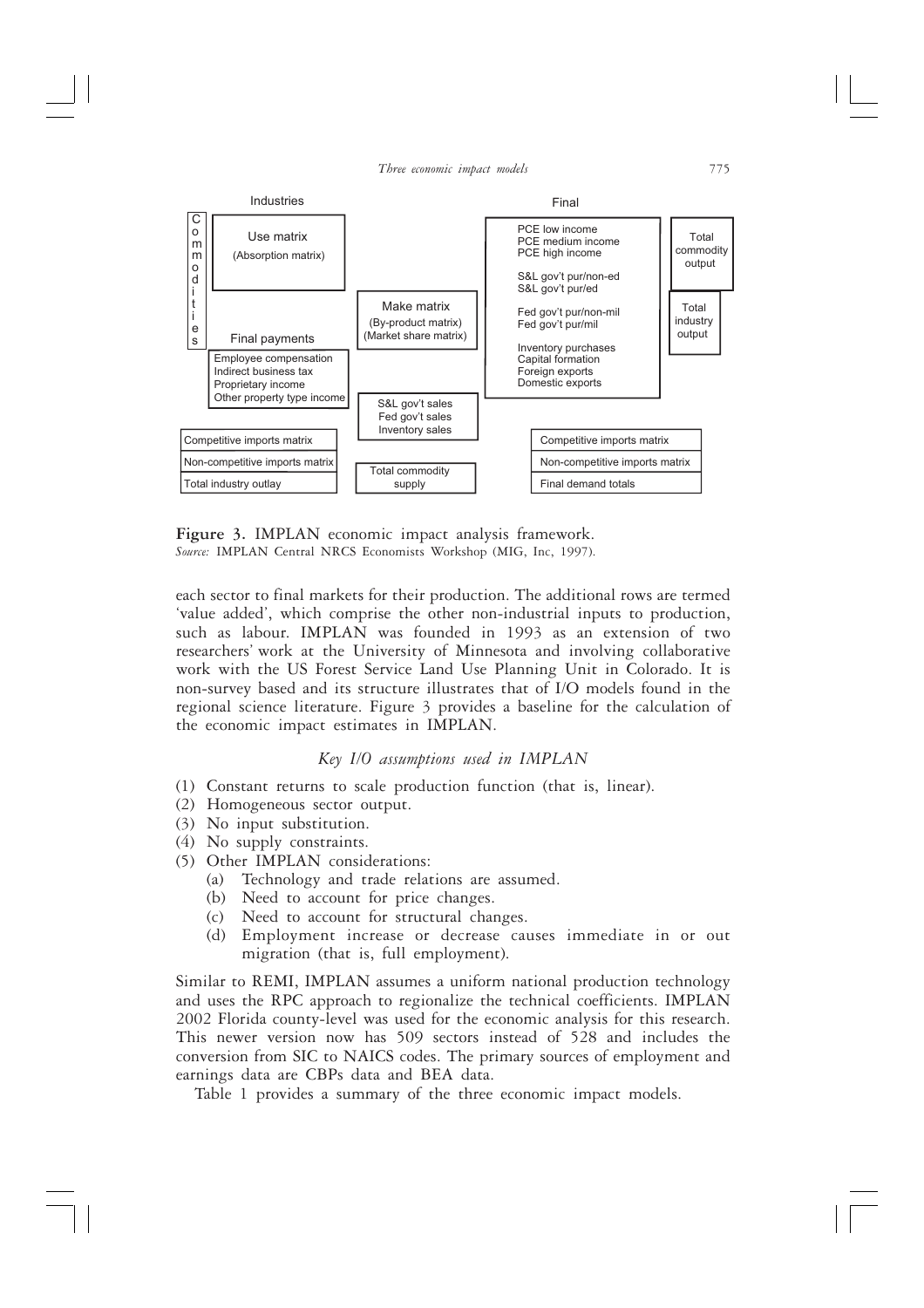|      | Table 1. Comparison of the three models. <sup>a</sup> |                                                                                                                                                                                                                                                     |                                                                                                                                                                   |                                                                                              |  |  |
|------|-------------------------------------------------------|-----------------------------------------------------------------------------------------------------------------------------------------------------------------------------------------------------------------------------------------------------|-------------------------------------------------------------------------------------------------------------------------------------------------------------------|----------------------------------------------------------------------------------------------|--|--|
|      | Characteristics                                       | <b>REMI</b>                                                                                                                                                                                                                                         | <b>IMPLAN</b>                                                                                                                                                     | <b>CUM</b>                                                                                   |  |  |
| Ι.   | Type                                                  | Conjoined input-output Regional input-<br>and behaviour model                                                                                                                                                                                       | output                                                                                                                                                            | Derived from labour<br>force economics,<br>linear equation<br>Individual tourism<br>arrivals |  |  |
| П.   | General model<br>characteristics                      |                                                                                                                                                                                                                                                     |                                                                                                                                                                   |                                                                                              |  |  |
|      | Base year                                             | 1980                                                                                                                                                                                                                                                | 1993                                                                                                                                                              | 1975, updated in 1990s                                                                       |  |  |
|      | Reference model                                       | National A matrix                                                                                                                                                                                                                                   | National A matrix                                                                                                                                                 |                                                                                              |  |  |
|      | Open/closed                                           | Open                                                                                                                                                                                                                                                | Both                                                                                                                                                              |                                                                                              |  |  |
| III. | Sector scheme                                         |                                                                                                                                                                                                                                                     |                                                                                                                                                                   |                                                                                              |  |  |
|      | Disaggregated                                         | 493                                                                                                                                                                                                                                                 | 509                                                                                                                                                               | Unlimited and<br>dependent on survey<br>variable numbers                                     |  |  |
|      | Aggregated                                            | 23 (county) or 70 sector<br>$(state)$ or 169 (state)                                                                                                                                                                                                | User choice                                                                                                                                                       | User choice                                                                                  |  |  |
| IV.  | Regionalization                                       |                                                                                                                                                                                                                                                     |                                                                                                                                                                   |                                                                                              |  |  |
|      | technique                                             |                                                                                                                                                                                                                                                     |                                                                                                                                                                   |                                                                                              |  |  |
|      | Product mix                                           | Keep at a disaggregated<br>level                                                                                                                                                                                                                    | Keep at a dis-<br>aggregated level                                                                                                                                | Keep at a disaggregated<br>level                                                             |  |  |
|      | Consumption                                           | <b>BLS</b> Regional Consumer<br><b>Expenditure Surveys</b>                                                                                                                                                                                          | Adjusted using<br><b>RPCs</b>                                                                                                                                     | Adjusted using<br>multipliers                                                                |  |  |
|      | Trade patterns                                        | Regional purchase<br>coefficients                                                                                                                                                                                                                   | Regional purchase<br>coefficients                                                                                                                                 | Multipliers can be<br>input into the model<br>(from other source)                            |  |  |
| V.   | Impacts measured                                      |                                                                                                                                                                                                                                                     |                                                                                                                                                                   |                                                                                              |  |  |
|      | Output                                                | Yes                                                                                                                                                                                                                                                 | Yes                                                                                                                                                               | Yes                                                                                          |  |  |
|      | Employment                                            | Yes                                                                                                                                                                                                                                                 | Yes                                                                                                                                                               | Yes                                                                                          |  |  |
|      | Income                                                | Yes                                                                                                                                                                                                                                                 | Yes                                                                                                                                                               | Yes                                                                                          |  |  |
| VI.  | Special features                                      | Economic Geography                                                                                                                                                                                                                                  | County Data,                                                                                                                                                      | Tourism and                                                                                  |  |  |
|      |                                                       | Transight                                                                                                                                                                                                                                           | Zip Code,                                                                                                                                                         | hospitality industry                                                                         |  |  |
|      |                                                       | 20/20 Policy Insight,<br><b>BizDev</b>                                                                                                                                                                                                              | Level Data                                                                                                                                                        | specific                                                                                     |  |  |
| VII. | Computer                                              |                                                                                                                                                                                                                                                     |                                                                                                                                                                   |                                                                                              |  |  |
|      | requirements                                          | IBM PC or mainframe                                                                                                                                                                                                                                 | IBM PC or                                                                                                                                                         | <b>IBM PC</b>                                                                                |  |  |
|      | VIII. Costs                                           |                                                                                                                                                                                                                                                     | mainframe                                                                                                                                                         |                                                                                              |  |  |
|      | Purchase model                                        | Variable; many options<br>and pricing schemes<br>available (for example,<br>US\$46,000) for primary<br>licence (70 sector state<br>of Florida and<br>US\$69,000 169 sector)<br>and US\$6,900 for<br>secondary licence for<br>state of Florida model | US\$540 software<br>State totals<br>packages US\$500-<br>US\$2,650 state<br>(including counties)<br>Individual state<br>US\$350<br>Zip Code Level<br>File US\$425 | Free                                                                                         |  |  |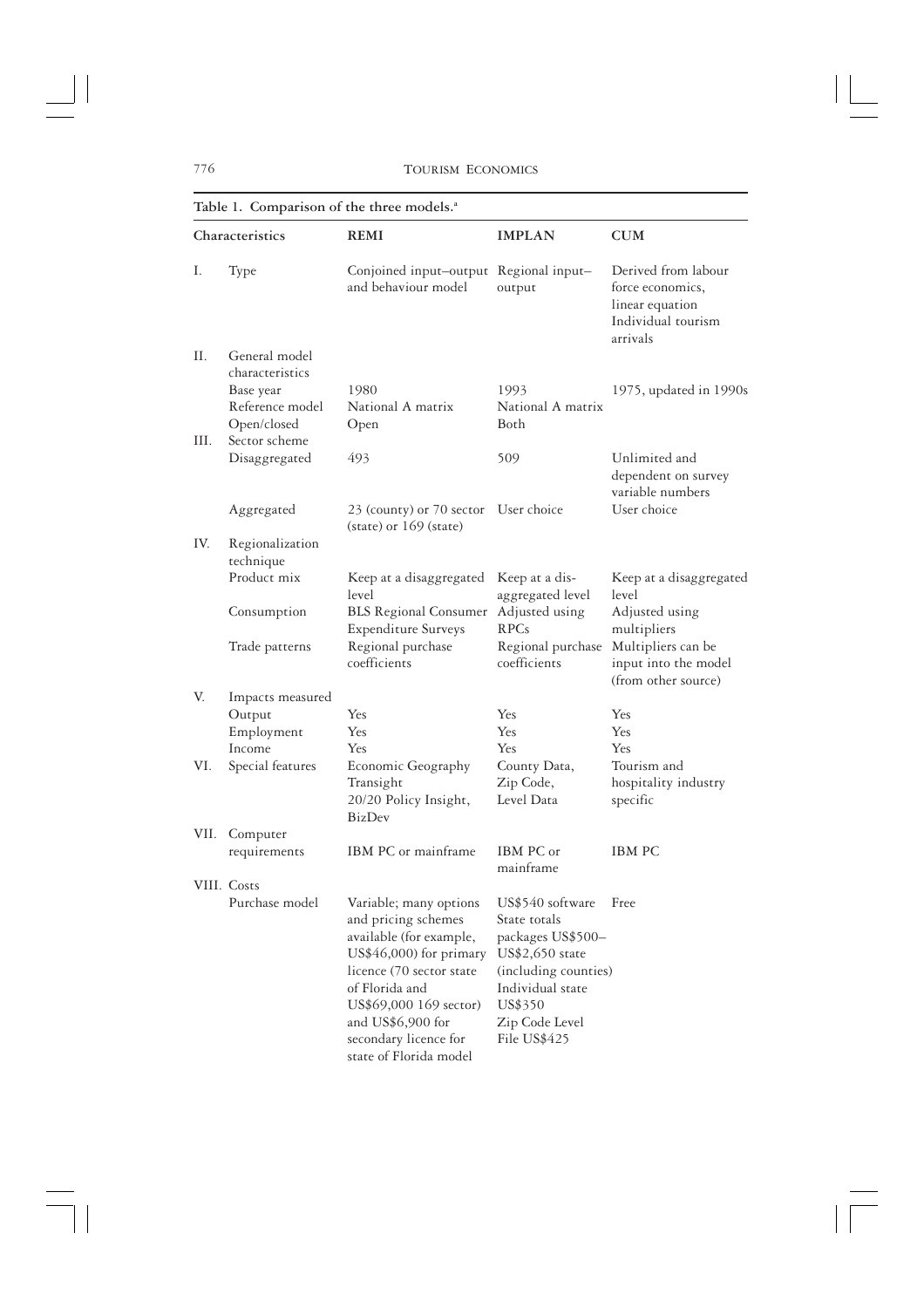#### Table 1 continued.

| Characteristics |                                           | <b>REMI</b>                     | <b>IMPLAN</b>              | <b>CUM</b>                                |  |
|-----------------|-------------------------------------------|---------------------------------|----------------------------|-------------------------------------------|--|
|                 | Customized<br>simulation<br>Other options | Available<br>Leasing models are | Available                  | Available on request<br>Customized models |  |
| IX.             | Data                                      | available<br>Secondary          | Secondary                  | Primary                                   |  |
| Χ.              | Time period                               | Dynamic, 50 years or<br>more    | Static, one year           | Static                                    |  |
| XI.             | Website                                   | http://www.remi.com/            | http://www.<br>implan.com/ | http://www.<br>fishkind.com/              |  |

Note: "Excerpted from 'Analyzing the economic impact of transportation projects using RIMS II, IMPLAN and REMI', Dr Tim Lynch, Director, Center for Economic Forecasting and Analysis (2000). Prepared for Office of Research and Special Programs, US Department of Transportation, Washington, DC. Supported by a grant from the US Department of Transportation, University Research Institute Programme.

### Overview of Florida tourism expenditures databases

During 2003-2004, researchers based in Florida collected survey data during two special events: the Southwest Airlines Gasparilla Pirate Fest (Gasparilla) and the University of Miami versus Florida State University Football Game Weekend (Miami vs FSU). Also, data were collected for two quarterly research projects involving visitors to Florida destinations within specific counties: Tampa (Hillsborough County) and Tallahassee (Leon County), Florida. Data were collected based on a series of personal interviews for each of the two events encompassing three days. Additionally, data were collected over the course of three months for each of the two quarterly databases. The following discussion is a detailed explanation on methodologies for each of the two events and the two quarterly databases that were used in the economic impact analysis comparisons.

## Gasparilla 2004

The Southwest Airlines Gasparilla Pirate Fest is an open access mega-event that is held in Tampa, Florida. The annual event consists of a day parade that traverses an eight-mile route along what may be the longest contiguous sidewalk in the USA. On-site surveys were conducted based on a randomized sampling design. Surveyors were stationed at specific points on both sides of the parade route. Every third adult was approached for qualification as a non-resident. If the third adult was a local resident, then the next adult was approached for non-resident qualification purposes. This process continued until non-resident parade attendees were identified. In this study, Gasparilla visitors were defined as those who were non-Hillsborough County residents. Ultimately, 300 Gasparilla visitors provided data suitable for this analysis.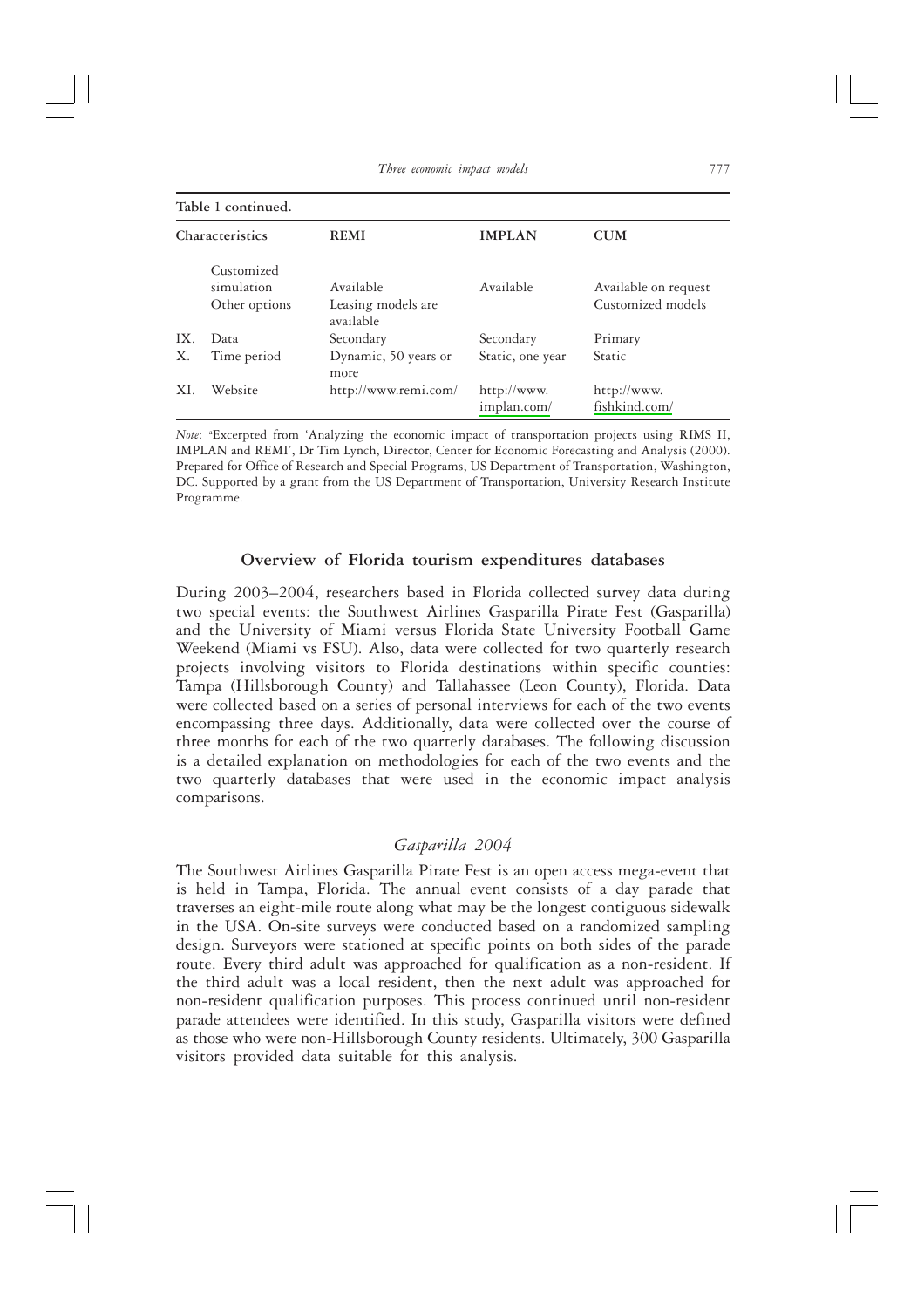University of Miami versus Florida State University Football Weekend

During the weekend of 11 October 2003, the University of Miami versus Florida State University Football Game attracted approximately 82,000 individuals to the Doak Campbell Stadium through ticket sales. A significant number of tickets were purchased by local residents, including students, and were therefore omitted from the analysis. On-site surveys were conducted based on a randomized sampling design. Surveyors were stationed at specific data collection points around the stadium. Additionally, surveys were conducted at randomly selected lodging properties within the county. Every third adult was approached for qualification as a non-resident. If the third adult was a local resident, then the next adult was approached for non-resident qualification purposes. This process continued until non-resident attendees were identified. In this study, visitors were defined as those who were non-Leon County residents. A total of 284 usable data were collected during the event weekend.

## Tallahassee, Florida: Q1 2004

Visitors to Tallahassee (Leon County, Florida) were interviewed personally as part of a comprehensive destination marketing research project. During random days, sites and times, visitors were screened randomly using random numbers to qualify them as non-residents. Once qualified as non-residents of Leon County, visitors were asked to respond to a survey related to their on-site (most recent) travel experience. Information pertaining to economic expenditures, party size, length of stay, demographics, activities pursued during this trip, primary destination for this visit and many other dimensions were represented on the survey instrument. More than  $500 (N = 515)$  usable surveys were collected for the analysis.

# Tampa, Florida: Q1 2004

Visitors to Tampa (Hillsborough County, Florida) were interviewed personally as part of a comprehensive destination marketing research project. The survey methodology was identical to the Tallahassee Q1 study. A total of 1,538 surveys were identified as suitable for the analysis.

## Economic impact methodology

This paper describes the impact of tourism on the economy of Florida counties using three economic impact models (CUM, REMI and IMPLAN). Comparisons were conducted using the results from these three economic impact models and examined the increase in employment and economic output generated by tourism activities specific to the counties' economies. The net economic stimulus from tourism was estimated by summing tourism expenditures based on survey data for four economic activities and events: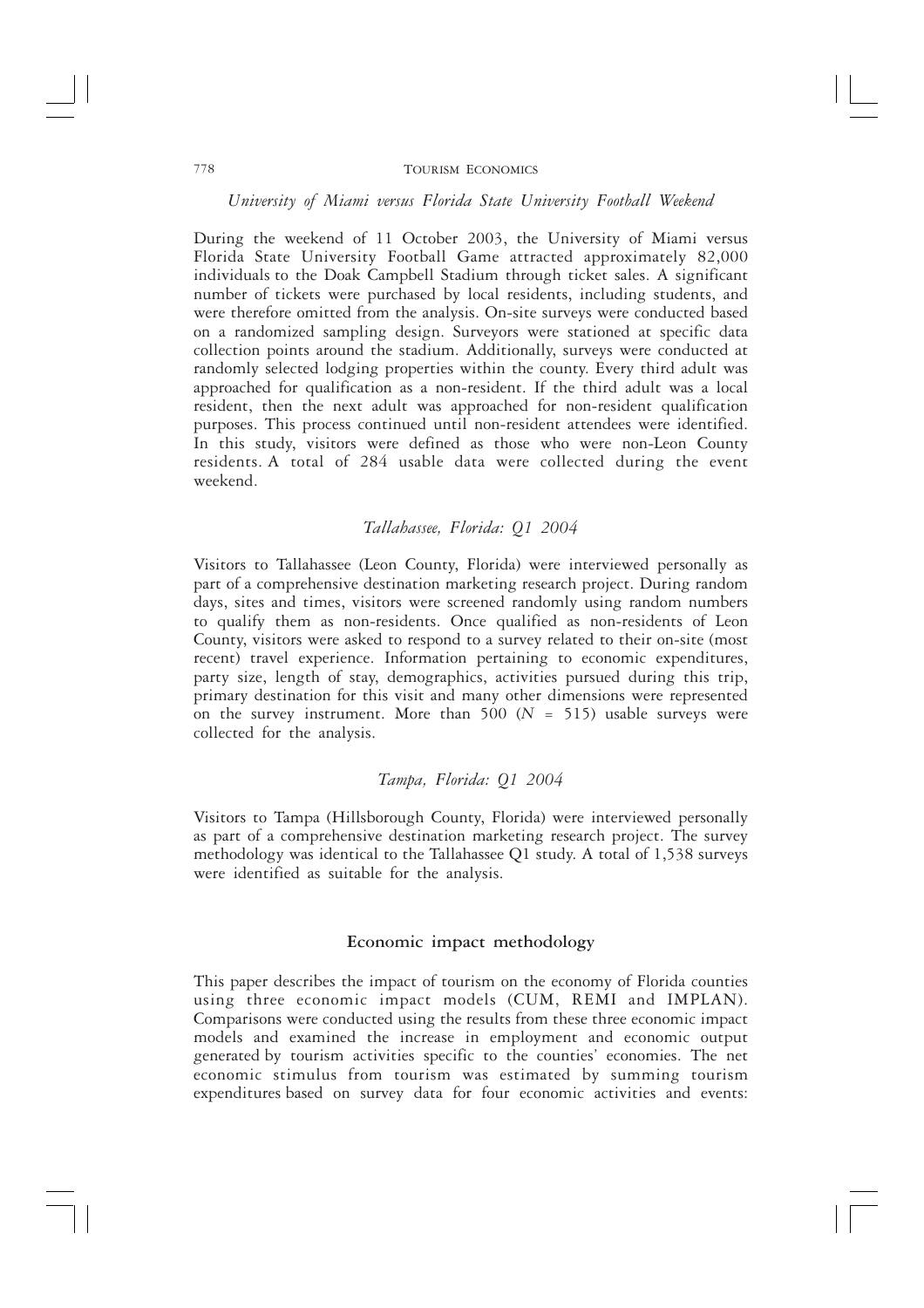Gasparilla, Miami vs FSU Football Game, the Tallahassee quarterly and the Tampa quarterly visitor survey. Direct expenditures were divided into the following for each of the four databases: lodging, event admission fees, restaurants, evening entertainment, shopping, ground transportation, groceries and all other. These expenditures were then used as inputs for the three Florida regional I/O models, which included cross-linkages among every sector of the Florida economy. As tourists/visitors expend dollars, further demand for goods and services across other sectors of the Florida economy are generated. Direct tourism spending creates a secondary 'multiplier' cycle of spending that further increases income, jobs and total state economic activities, referred to as state output. This analysis measures those direct and indirect economic increases flowing from tourism dollars based on the four expenditure databases. It does not quantify the intangible benefits generated by the presence of tourism to the local economy for issues such as improved transportation, health care, historical environment or cultural amenities, among others.

Measured economic impacts include increases in: (a) total output; (b) income; and (c) employment. Short-term economic impacts are the net changes in regional output, earnings and employment that are due to new dollars entering a region from a given enterprise or economic event. In this study, the enterprise is tourism and the region is specific Florida counties. The effects of expenditures external to Florida (termed leakages) were not included in the impact estimates.

As part of our modelling strategy, actual tourism expenditures were used to calculate the economic impact (Table 2). The various tourism direct expenditures (for example, lodging, event admission fees, restaurants, shopping, ground transportation, groceries and all other) were disaggregated by specific economic sectors to calculate the economic impacts (Figure  $\ddot{4}$ ).

| Spending category<br>by value<br>(US\$ million) | Gasparilla | Miami<br>vs FSU | Tallahassee,<br>Q1 | Tampa,<br>Q1 |
|-------------------------------------------------|------------|-----------------|--------------------|--------------|
| Attraction fees                                 | 0.49       | 0.00            | 1.79               | $0^a$        |
| Evening entertainment                           | 1.99       | 1.03            | 17.53              | 26.58        |
| Event admission fees                            | 3.36       | 2.01            | 2.92               | 196.38       |
| Groceries                                       | 1.58       | 0.62            | 10.07              | 31.54        |
| Ground transportation                           | 0.88       | 0.76            | 9.49               | 54.30        |
| Lodging                                         | 2.91       | 2.61            | 52.47              | 145.00       |
| Other items                                     | 1.81       | 0.23            | 7.82               | 20.18        |
| Restaurants                                     | 6.37       | 1.79            | 58.97              | 162.47       |
| Shopping                                        | 2.23       | 1.01            | 58.16              | 95.80        |
| Sports activities                               | 0.21       | 0.00            | 5.23               | 22.00        |
| Total expenditure                               | 21.83      | 10.07           | 224.45             | 754.25       |

Table 2. Amount of tourism expenditure by economic database/event for Gasparilla, Miami versus FSU Football Weekend, Tallahassee, O1 and Tampa, O1.

Note: <sup>a</sup>Events (US\$22.8 was included with admission fees).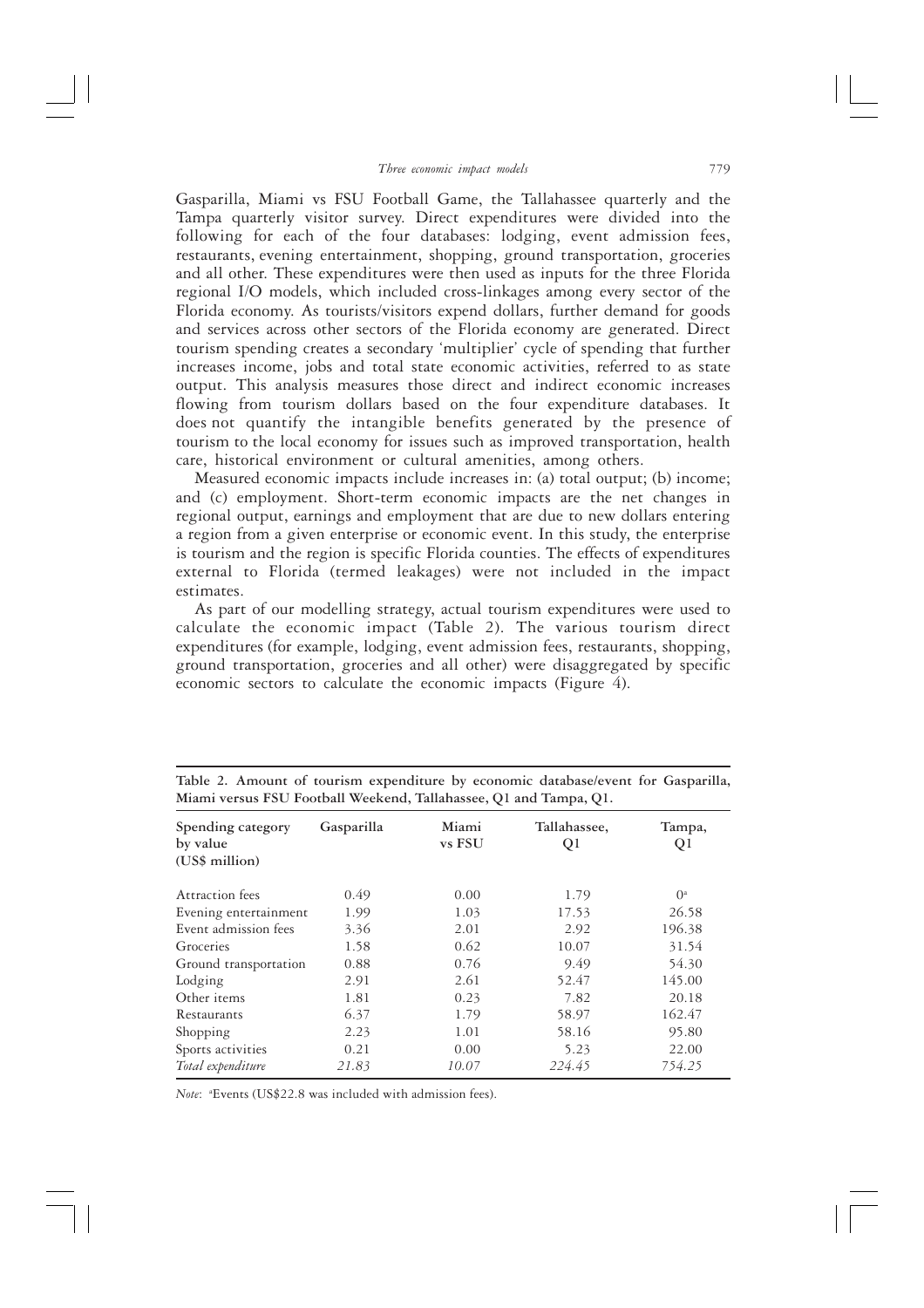

Figure 4. Percentage of tourism expenditures by economic database/event for Gasparilla, the Miami versus FSU Home Football Game Weekend, Tallahassee, Q1 and Tampa, Q1.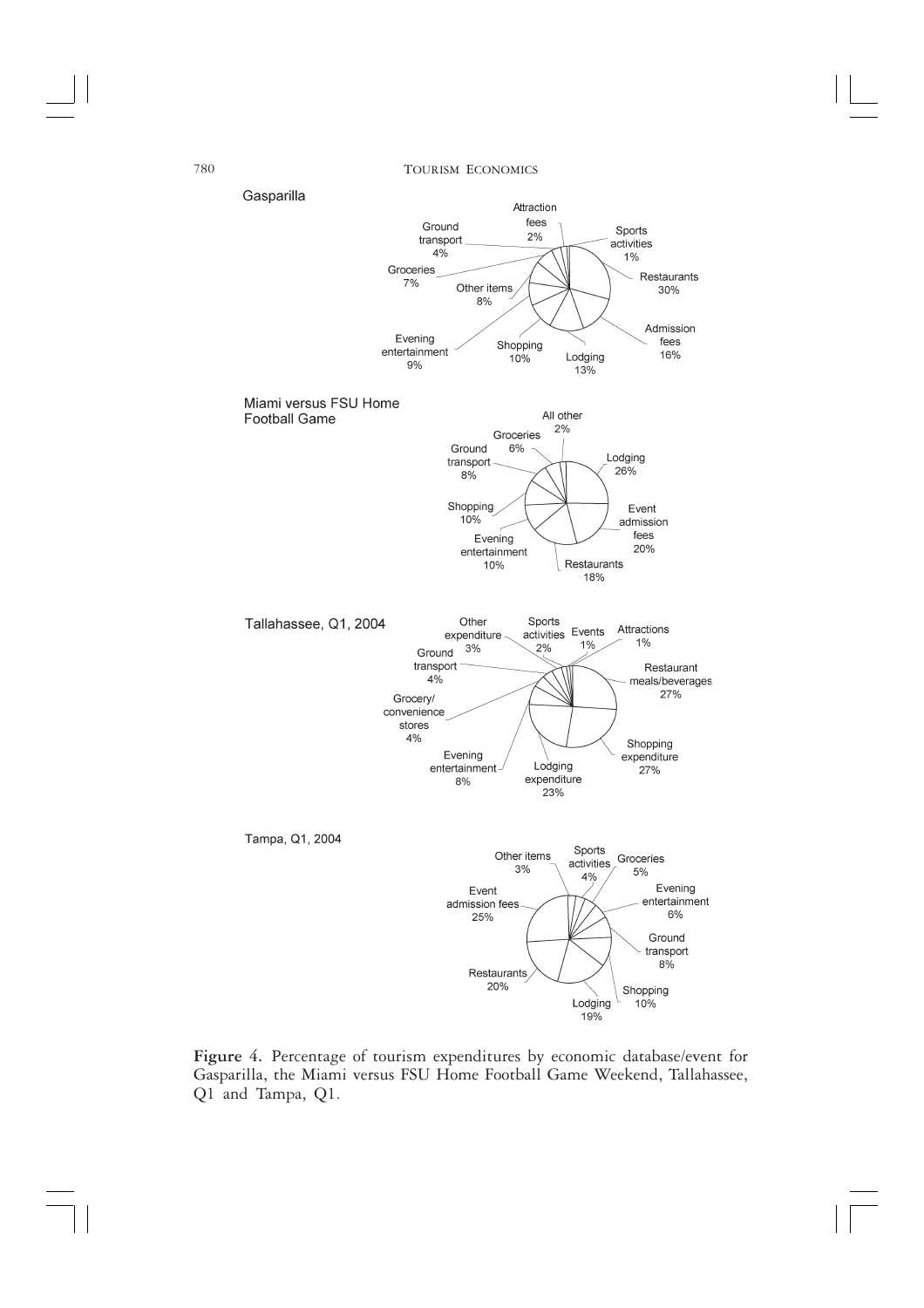### Model assumptions

This paper provides estimates of the direct, indirect and induced effects of tourism expenditures on the economies of two Florida counties. The model assumptions are:

- (1) The base model assumes a constant rate of growth for the economy.
- (2) The expenditure approach model uses actual tourism expenditures (by category: lodging, shopping, etc) multiplied by total estimated number of visitors.
- (3) The total number of visitors estimated by the CUM is valid and is used in the REMI and IMPLAN models.
- (4) The total tourism expenditures by database are: Gasparilla US\$21.83 million; FSU-Miami Game - US\$10.07 million; Tallahassee Q1 -US\$224.45 million; and Tampa Q1 - US\$754.25 million. Results are expressed in terms of impact on total output, income and employment.

# Model limitations

- (1) A limitation of the base model assuming a constant rate of growth for the economy is that there are multipliers associated with each sector; for example, if one sector grows by  $X$  amount, then the whole economy grows by X times the sector multiplier. Hence, theoretically, growth in any sector can result in an arbitrary high level of growth in the corresponding whole economy, which may not be the case. REMI has three options for simulating the growth rate of an economy; historical observed (the default choice), anticipatory fed and Keynesian approaches.
- (2) The expenditure approach model uses actual tourism expenditures (by category: lodging, shopping, etc) multiplied by total estimated number of visitors. Spending estimates are based on a representative sample of the tourist population, which encompass a wide array of tourist type, location and seasonal variations.
- (3) The total number of visitors estimated by the CUM is valid and is used in REMI and IMPLAN models.
- (4) The total tourism expenditures by database are: Gasparilla  $US$21.83$ million; Miami-FSU Game - US\$10.07 million; Tallahassee Q1 -US\$224.45 million; and Tampa Q1 - US\$754.25 million. Results are expressed in terms of impact on total output, income and employment. Economic impact estimates are based on solid numbers and types of visitors, which is not, the authors contend, a limitation of this study. However, the economic impact results are generalized to these specific events/databases.

# Strengths and weaknesses of the three models

One major strength of the CUM is that it is industry specific and does not require an expensive software program. It provides detailed estimates of county-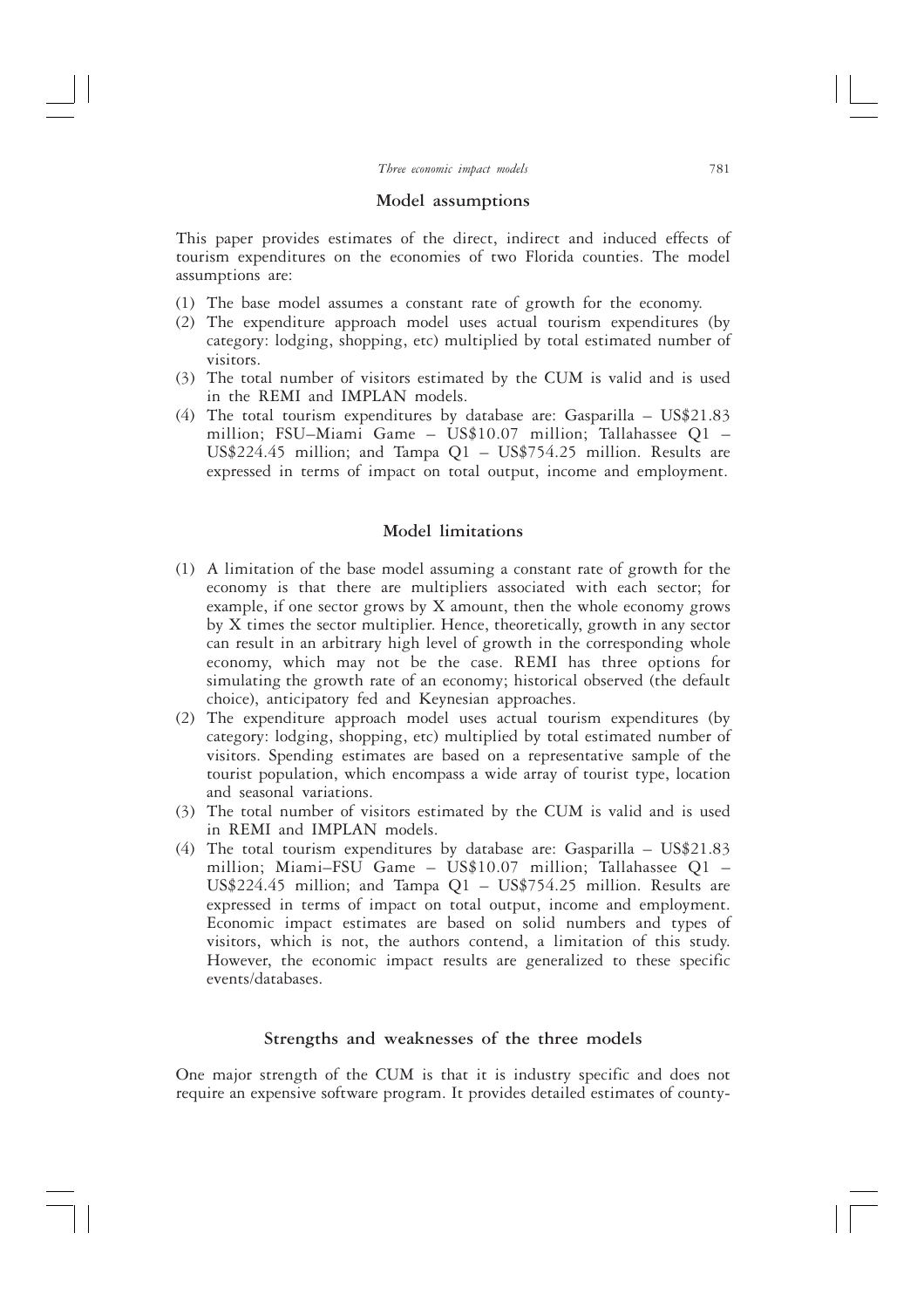level sectors based on primary data. The model can be distributed freely. The major strengths of REMI and IMPLAN are that they can provide detailed<br>estimates of sectors at the county level. REMI is capable of providing a finer resolution than at the county level (for example, city); however, both REMI (by county) and REMI customized (for example, a metropolitan area) are far costlier options than county-level IMPLAN. REMI uses several economic impact methodologies (I/O, econometric equations, economic-base and some aspects of CGE) over multiple years (to 2050) and IMPLAN employs solely an I/O modelling methodology with a one-year (static) forecast horizon. Hence, depending on the modeller's needs, REMI would be advantageous for short- and long-term analysis. The REMI model is able to simulate how long-run impacts may differ from short-run impacts due to changes in competition, in/out migration rates, labour/capital substitution and inflation, among others. In addition, the REMI model estimates the future economic profile of a region based on national forecasts of industry growth, changing technology and its own estimates of the shifting competitive position of each industry in a given region compared to that industry elsewhere in the country (Weisbrod, 1990). IMPLAN does not have this capability.

IMPLAN allows internal customization; that is, by developing multiplier tables, changing components of the systems such as production functions and altering trade flows, generating Type I, II, or any true social account matrix (SAM) multiplier internalizing household, government and/or investment<br>activities, and creating custom impact analysis by entering final demand changes, among others (IMPLAN, 1999). REMI provides a dynamic perspective (forecasting capabilities up to year 2050) and year-to-year effects for over 6,000 variables. The REMI model does not allow users to change the I/O or develop new multipliers. It can be run as a simple I/O model by turning off economic migration, endogenous consumption and certain price responses. The user cannot alter RPCs directly in the regional model (REMI, 2005). It is beneficial to be able to alter RPCs if the modellers are aware of information specific to a good or service that is not captured by the current model.

Although the CUM can produce estimates, similar to the other two models, on total output and number of jobs created, the model has its limitations. First, it can estimate only the direct and indirect impacts (that is, not induced impacts). It does not present results as separate categories (direct and indirect) but, rather, as total impacts. The model does not provide detailed information like total value added, employee compensation, proprietor's income, etc. Second, the CUM's only resource is Economic Census reports from the US Census Bureau. Since the Economic Census is updated every five years, the key statistics used in the model remain the same for five years and are adjusted for inflation<br>only. Some general weaknesses of IMPLAN are that it is inappropriate to use with large impacts (Kraybill, 1993). According to Miller and Blair (1985), the I/O model (including IMPLAN) assumes a linear production function, which translates to constant returns to scale and constant production function for each firm in an industry. It also assumes there are no constraints to the supply of any commodity and that full employment is the norm. IMPLAN assumes national average production coefficients and margins and uses a set of econometric equations to predict interregional trade flows. If one does not accept these assumptions, users, as mentioned earlier, have the ability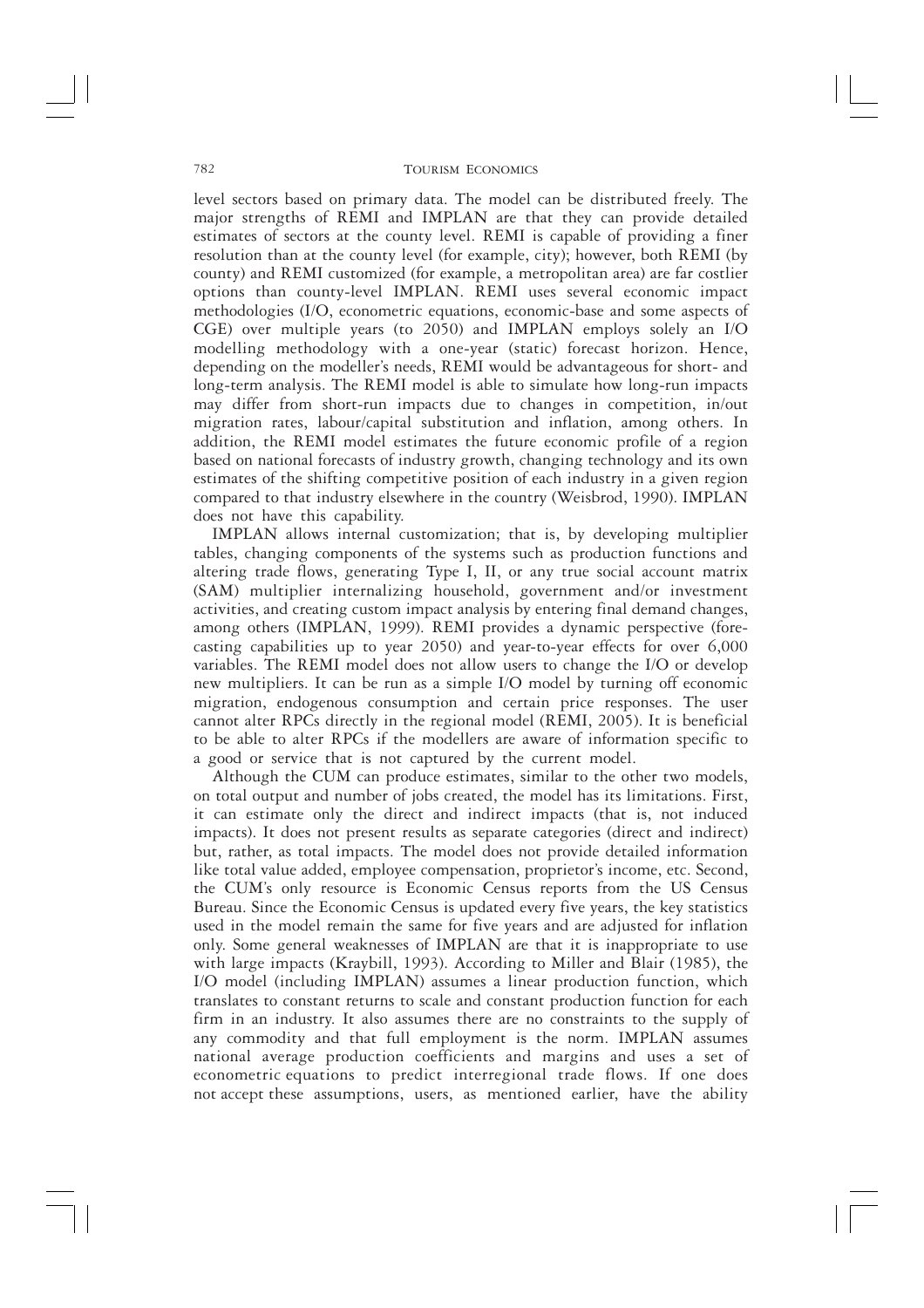to input their own data to improve the accuracy of the impact estimates (that is, internal customization or hybrid approach).

There is another method, called tourism satellite account (TSA), which can be used to estimate the economic impact of tourism activities like the one discussed in this paper. 'Satellite account' is a concept developed by the UN to measure the size of economic sectors that are not defined as industries in the system of national accounts (SNA). TSA is the outcome of the collaborative work of multiple national governments, as well as international institutions like the World Tourism Organization (WTO), the Organization for Economic Cooperation and Development (OECD) and the United Nations (UN), to create a comprehensive and consistent measure of the economic impact of tourism. As early as 1983, the WTO called for the creation of 'a uniform and comprehensive means of measurement [of tourism] and comparison with other sectors of the economy' (Smith and Wilton, 1997). In 1994, the WTO started designing a TSA with the objective of presenting a comprehensive and integrated framework for estimating production, consumption, capital investment, employment and other variables related to tourism activity. There are currently 70 countries or territories around the world implementing a TSA (Libreros et  $al, 2006$ ).

The term 'satellite' refers to the fact that a TSA is based on the I/O framework of a state/regional economy. It is a subset of general I/O accounting. Since tourism is a conglomeration of industries, it is not possible to identify a set of industries, add up their output/employment and use the result to gauge the impact of tourism in a country or region. TSAs offer a solution to this problem by weighing the output/employment of all tourism-related industries by the ratio of tourism expenditures to total expenditures for each industry (Smeral, 2006).

TSAs start with a solid definition of tourism and delineation of 'core' tourism industry. As accepted by the UN and WTO, TSAs define tourism as 'activities of persons travelling to and staying in places outside their usual environment for not more than one consecutive year for leisure, business, and other purposes' (United Nations, 1994). TSAs' core tourism industries consist of five broad industries: lodging, restaurants, entertainment, transportation and retail. TSAs first measure tourism's impact on these industries. They also extend beyond core tourism industries and measure tourism's indirect effect on other industries, such as printing/publishing, concrete, utilities, financial services, furnishing and equipment suppliers, food, security, administration and so forth. Thus, TSAs capture the impact of tourism on industries that benefit directly or indirectly from travel and tourism expenditures.

The TSA model was not used in this study for three reasons. First, unlike REMI and IMPLAN, a TSA model measures only direct and indirect impacts of tourism expenditures, not induced impacts. Second, since a TSA model is derived from an I/O model such as REMI and IMPLAN, direct and indirect impacts from a TSA model likely will not be different. Third, and most important, currently we do not have a TSA model developed for the state of Florida. While the US BEA and several other states currently use a TSA model to estimate the economic impact of tourism expenditures, Florida uses only a tourism/recreational sales category as a proxy to estimate direct visitor expenditures. A recent study strongly recommended that the state develop a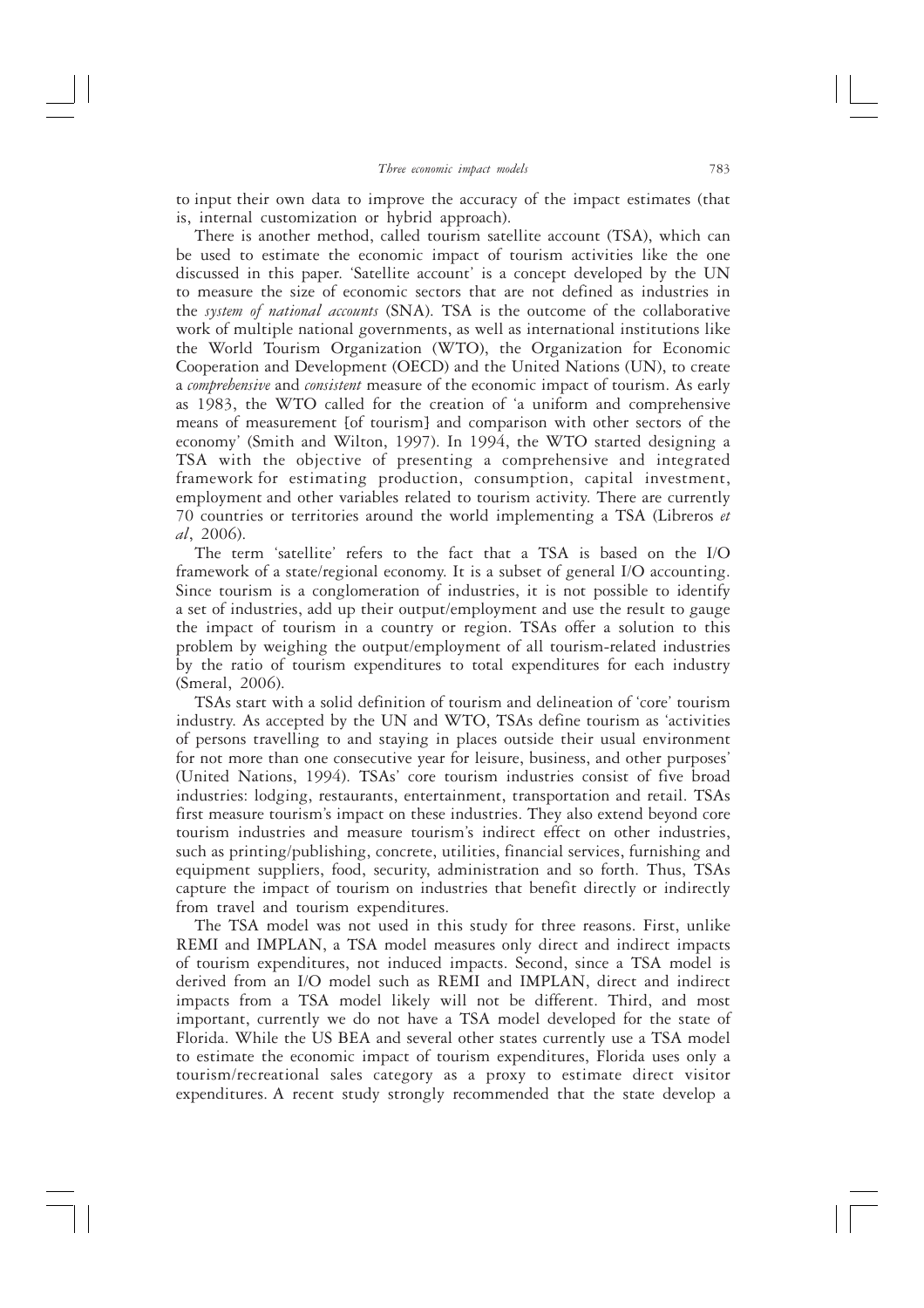TSA model in order to capture the economic impact of visitor expenditures fully (Aydin, 2007).

# Economic analysis results of the three models

The following results present the economic impact of tourism expenditures for the four specific databases regarding their respective counties. Table 3 summarizes the total economic impact of tourism on the economy of the Florida counties. The table depicts the economic impacts of tourism on employment, total output and income from the tourism expenditures based on the four specific databases. Output is the amount of production, including all intermediate goods purchased, as well as value added. Increases in personal (or disposable) income translate into more economic activities and local and state tax revenues. In addition to total output and income, tourism generates a significant amount of employment across the state. REMI assumes that changes in employment affect wages. These changes in wages affect in-migration (that is, population) and labour supply, which in turn affects employment levels. The employment results are expressed in terms of jobs. Total output and real disposable income results are expressed in terms of 2005 US\$.

This tourism-generated rise in state output created considerable direct and indirect increases in employment across the state. Table 3 indicates that additional jobs are created from these spending increases. In turn, this employment increase also generates higher wage and salary earnings for Floridians. Table 3 illustrates the direct and indirect personal (or disposable) income increases. Structural differences were revealed through examination of the documentation for both the IMPLAN and REMI models. The authors were unable to obtain any documentation associated with the CUM developed by Hank Fishkind (personal communication with Fishkind and Associates, September 2005).

In REMI and IMPLAN, total output measures the sum of the direct, indirect and induced effects of changes in the economies of Tallahassee and Tampa, Florida. It refers to the amount of production/service, including all intermediate goods purchased, as well as value added (compensation and profit). Regarding output measures in the CUM, only direct and indirect impacts are provided. With respect to employment, the CUM uses county Economic Census reports to estimate the number of paid employees created. The county REMI gives BEA employment estimates as a count of the number of jobs. It incorporates the CBPs provided in an annual series that includes employment during this study period (not including proprietors and partners of unincorporated businesses). The series excludes data on self-employed individuals, employees of private households, railroad employees, agricultural production employees and most government employees. However, REMI is able to estimate self-employment by incorporating data from the BLS Current Employment Survey (for wage and salary jobs and average weekly hours), the Current Population Survey (for selfemployed and unpaid family worker jobs, agricultural employment,<br>employment and private household employment, except logging) and ES-202 employment and wages data collected from the unemployment insurance programme (for industries unpublished in the CES).<sup>4</sup> Similar to REMI, IMPLAN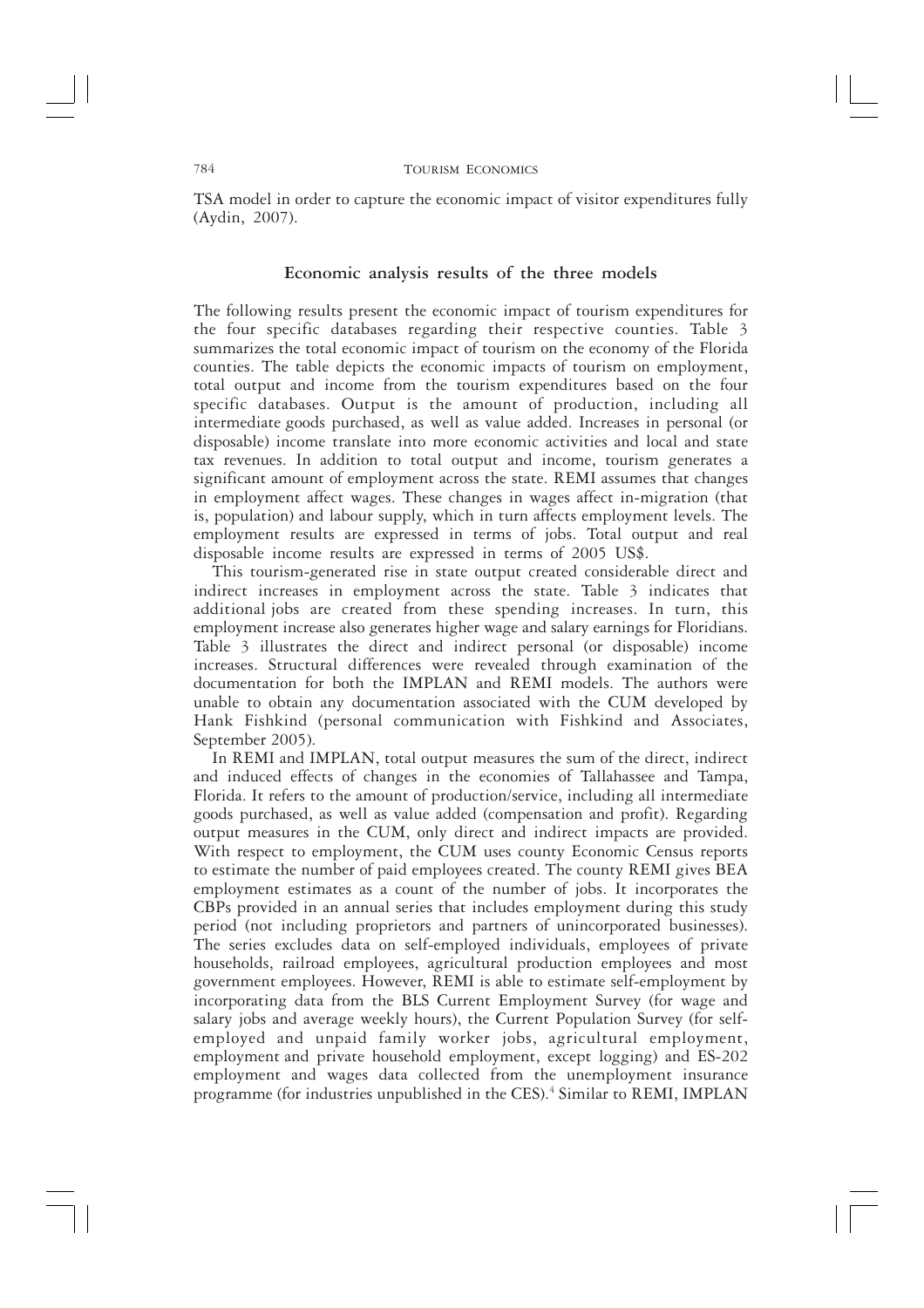| Miami vs FSU Football Game: Leon, Gadsden, Jefferson and Wakulla Counties |               |            |               |  |  |
|---------------------------------------------------------------------------|---------------|------------|---------------|--|--|
|                                                                           | Output (US\$) | Employment | Income (US\$) |  |  |
| <b>IMPLAN</b> results                                                     | 14,242,929    | 312        | 9,497,102     |  |  |
| <b>REMI</b> results                                                       | 16,377,711    | 271        | 13,071,023    |  |  |
| CUM results                                                               | 16,131,938    | 315        | 3,122,453     |  |  |
| Tallahassee Q1: Leon, Gadsden, Jefferson and Wakulla Counties             |               |            |               |  |  |
|                                                                           | Output (US\$) | Employment | Income (US\$) |  |  |
| <b>IMPLAN</b> results                                                     | 276,806,327   | 5,349      | 173,949,219   |  |  |
| <b>REMI</b> results                                                       | 352,953,481   | 5,748      | 263,391,248   |  |  |
| CUM results                                                               | 360, 492, 568 | 6,560      | 80,310,000    |  |  |
| Gasparilla: Hillsborough, Pinellas, Manatee and Pasco Counties            |               |            |               |  |  |
|                                                                           | Output (US\$) | Employment | Income (US\$) |  |  |
| <b>IMPLAN</b> results                                                     | 32,977,669    | 510        | 19,259,177    |  |  |
| <b>REMI</b> results                                                       | 43,248,404    | 335        | 21,880,334    |  |  |
| CUM results                                                               | 32,760,000    | 493        | 8,412,504     |  |  |
| Tampa Q1: Hillsborough, Pinellas, Manatee and Pasco Counties              |               |            |               |  |  |
|                                                                           | Output (US\$) | Employment | Income (US\$) |  |  |
| <b>IMPLAN</b> results                                                     | 1,317,689,044 | 18,794     | 731,359,298   |  |  |
| <b>REMI</b> results                                                       | 1,165,735,547 | 9,287      | 550,013,441   |  |  |
| CUM results                                                               | 1,131,378,421 | 17,395     | 286,570,000   |  |  |

#### Table 3. Comparison of IMPLAN, REMI and CUM models in 2005 US\$.

bases its employment estimates on unemployment insurance (ES-202) data, or 'covered employment', and since the early 1990s has been providing estimates of self-employed, railroad, or any other firms that do not pay unemployment insurance using a combination of ES-202 and BEA Regional Economic Information System (REIS) data.<sup>5</sup> Self-employment data are important since they include those employees that typically are not surveyed but are still integral to tourism industries, such as taxis, micro-accommodations, etc. Wages, or income, for the CUM are based on the county Economic Census reports from the US Census Bureau. Both REMI and IMPLAN are based on CBPs, the US Department of Labor's Unemployment Insurance CEW - Covered Employment and Wages Program - and BEA REIS databases. It should be emphasized that the use of primarily national industry structures to represent local production, especially in more rural areas, can be problematic.

### Discussion of results

The economic impact results pertain specifically to the four economic activity and event databases. An assumption is made (and limitation) in this study that the economic impact estimates are applicable for the entire year. The results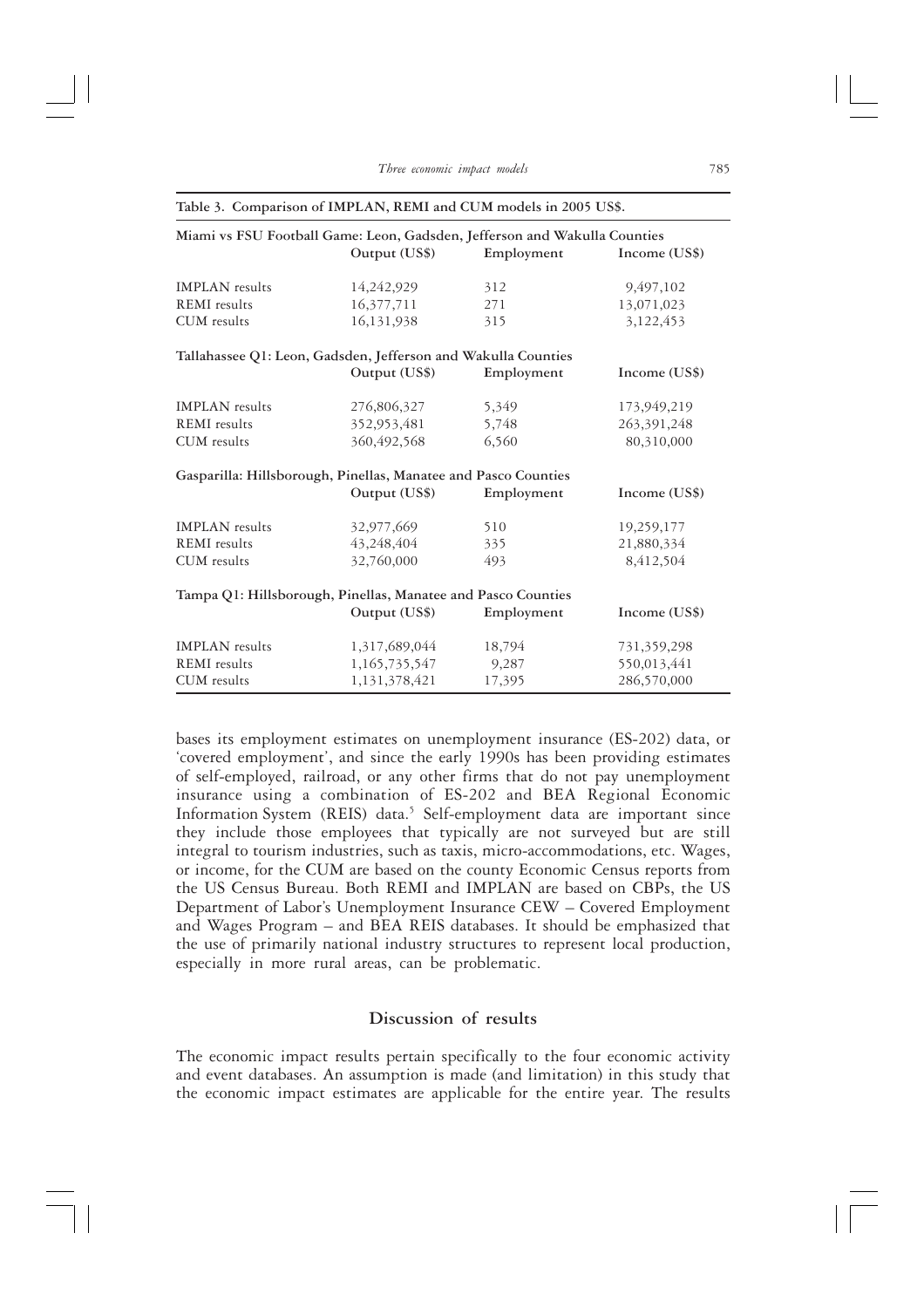were variable between the models, particularly the 'income' result comparisons. The difference in income lies in the fact that both IMPLAN and REMI include multiple counties (three for each study area) within their model. The CUM includes only county-specific information. This is one of the main reasons that

the CUM appears to offer very conservative outputs pertaining to income.<br>The CUM estimated the 'payroll' (but uses only county-specific information), REMI estimated the 'disposable personal income' and IMPLAN estimated the 'value added'. The major differences between the income definitions are:

- GVA, or gross value added composed of the value of final demand created by consumer spending, investment, net exports and government spending excluding intermediate inputs.
- Personal income consists of total increases in payroll costs paid by local industries, plus income from self-employment, other property income and transfer payments.
- Disposable income  $-$  a measure of after-tax buying power of the community (income less taxes). It reflects increased government spending and consumer activity.

Both REMI and IMPLAN incorporate three additional counties in each study area, which could lead to over-inflation of income. In REMI, the disposable income variable (personal income minus taxes) was used to represent the income impact. The REMI income determinants included: total labour and proprietor's income, personal contributions to social insurance, the net residence adjustment, dividends, interest and rent and transfer payments. In IMPLAN, however, the value-added impact was determined to resemble most closely REMI's definition of personal income. Value added consists of employee compensation, proprietor income, other property income and indirect business taxes. Due to the different income measurements, REMI's income estimates are the highest while the CUM's are the most conservative, again due to the fact that the CUM is county specific and the other two models use multiple counties (that is, regions) to generate output. In comparing both REMI and IMPLAN, the IMPLAN output results were consistently lower in three databases. The Tampa quarterly database, however, demonstrated higher output estimates with IMPLAN. This could possibly be due to the IMPLAN model, which incorporates four counties (representing the Tampa region) and corresponding<br>level of disaggregation (509 sectors). The interregional effect among counties<br>is not taken into account with IMPLAN;<sup>6</sup> however, it is accounted  $REMI$ .<sup>7</sup>

The CUM ranged from the highest output results (Tallahassee Q1) to the lowest output results (Tampa Q1). This could be a result of the fact that the CUM model is constructed specifically for the tourism, lodging and hospitality industries. Interestingly, in comparing the two models (REMI and IMPLAN) regarding employment, REMI was lower in all four databases. This could be due to the ratio between output and employment impacts being affected by REMI's inclusion of price/wage effects. County level IMPLAN uses a national average for output per worker (and adjusts to the regional level using the BEA REIS data) and REMI uses regional productivity values. Hence, given a uniform shock in each of the models, it is possible that REMI has a higher labour productivity rate, and demand for labour to produce the same level of output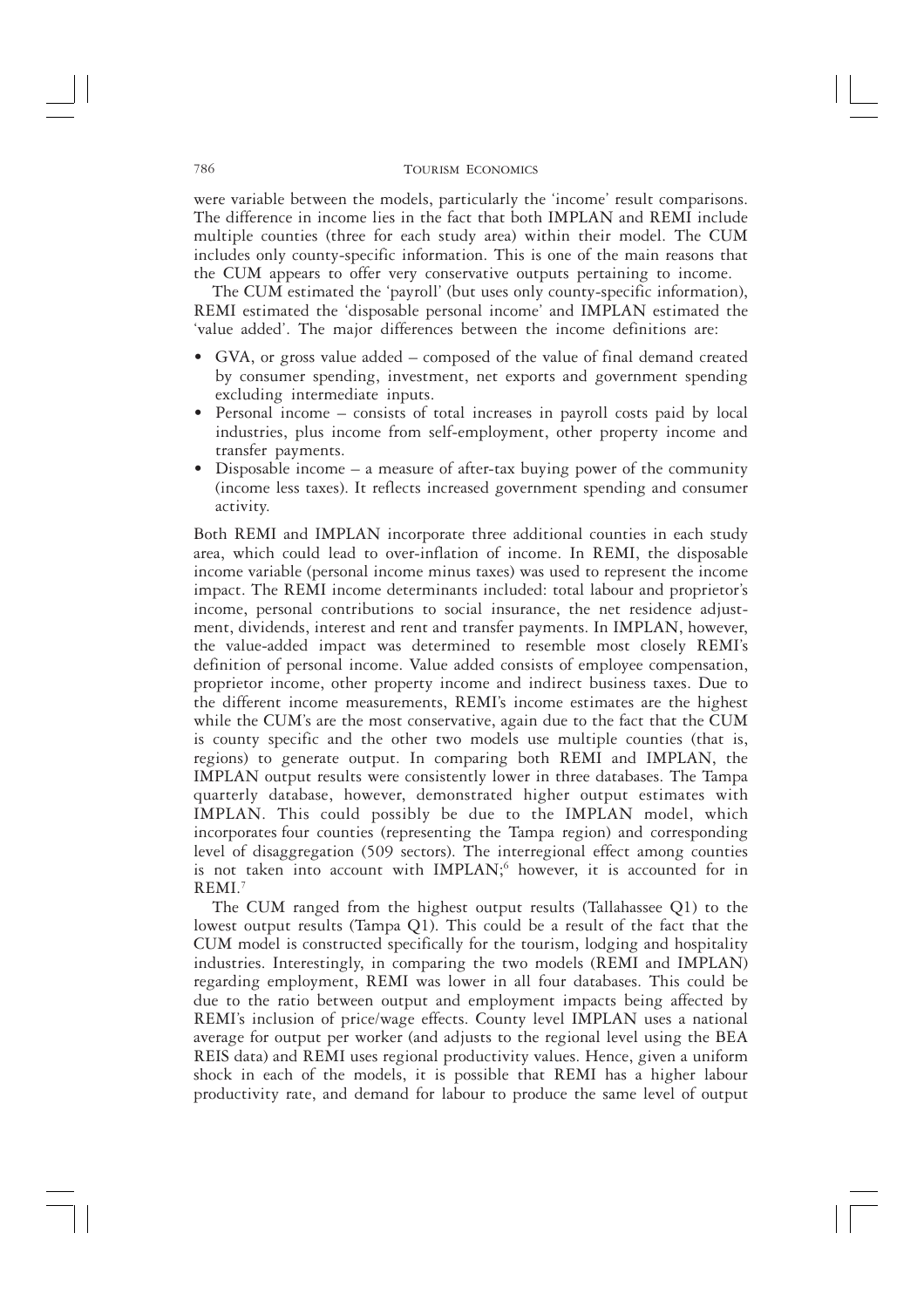is lower; hence, employment is lower. Thus, although REMI's output results are greater in terms of output in two databases, the employment results are consistently lower. Income level results are significantly greater with REMI, in three of the four databases. The CUM model consistently tracks significantly more conservatively in terms of personal income. Again, this may be due to the fact that the CUM model is specific to the tourism, lodging and hospitality industry. It uses only data from visitor spending, whereas the other two models do not. Furthermore, it uses only county-specific information. The other two models use four counties for each of the two study samples.

A possible explanation for the total output, employment and income differences (since the data sources are comparable) between REMI and IMPLAN could be that the REMI county-specific model is working from a highly aggregated regional I/O table (23 sectors) and the corresponding RPC values yield different results than the IMPLAN model, which is working from a highly specified county I/O table (509 sectors). A fundamental difference, as outlined by Perlich (2005), between IMPLAN and REMI is that IMPLAN accounts for economic variables only (production, spending, employment), whereas REMI accounts for economic labour force, population (migration, births, deaths) and fiscal impacts. In addition, market dynamics and relative regional competitiveness across time are also included.

Prior to selecting one economic impact model over another, decision makers should consider the following primary factors, as outlined previously in Table 3: (a) cost of the economic impact software; (b) time period of the analysis: multi-year or static; and (c) level of detail with respect to multipliers and indirect and induced effects. REMI is highly complex built on an I/O econometric framework; however, it is also the costliest software. IMPLAN is widely accepted by many organizations (public and private) in terms of analysis and economic impact results over a one-year time horizon, and is not cost prohibitive (less than US\$3,000 for an individual state with associated counties). The CUM is suitable for specific hospitality and tourism-related analyses and is free of charge. The authors examine the overall structure of these economic impact models but do not strive to recommend one economic impact model over another, given their multifaceted use by economic modellers. However, this paper does examine the behaviour of the economic impact models regarding various data sets and describes the underlying characteristics of the models.

#### Endnotes

- 1. http://www.census.gov/epcd/www/naics.html.
- 2. http://www.smithtravelresearch.com/smithtravelresearch/.
- 3. RIMS II multiplier of 1.5 used for the CUM in this study based on previous research for these regions (personal communication with Frederick Bell, 2006).
- 4. REMI Policy Insight Documentation on County Business Patterns and Current Population Survey Data on self-employment.
- 5. IMPLAN, personal communication with Scott Lindall, 2007.
- 6. In order to construct a working multi-regional I/O model, however, a set of interregional trade flows (or coefficients) has to be estimated using the Commodity Flow Survey (Census Bureau and Transportation Statistics) http://www.implan.com/library/documents/2006pdfs/ 33\_interregional\_trade\_flow\_robinson.pdf.
- 7. REMI, personal communication with Adam Cooper, 2007.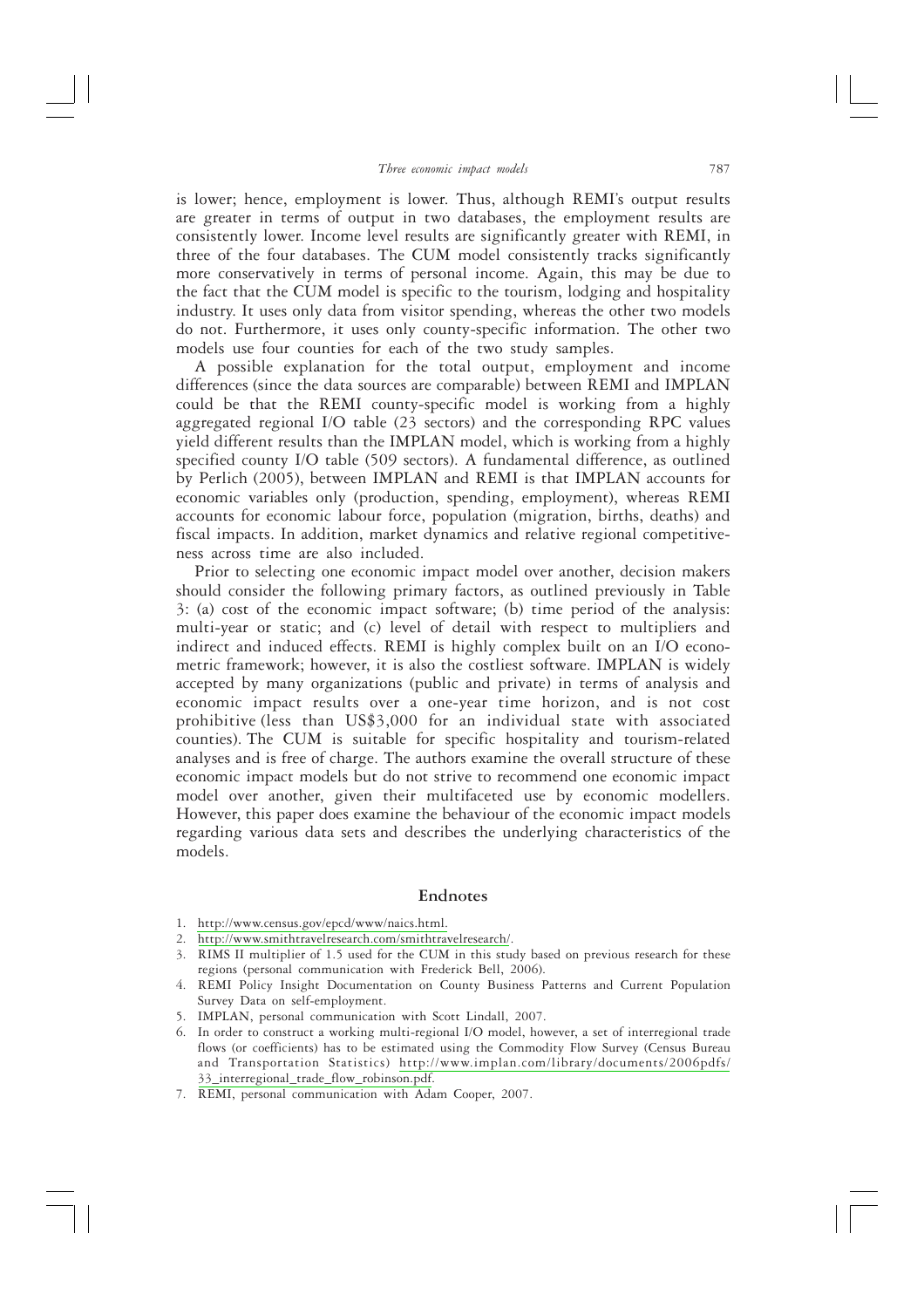#### References

- Archer, B.H. (1984), 'Economic impact: misleading multiplier', Annals of Tourism Research, Vol 11, No 3, pp 517-518.
- Aydin, N. (2007), 'Florida needs a better method to estimate tourism's economic impact', Florida TaxWatch Report, Tallahassee, FL, pp 1-59.
- Baker, K., and Aydin, N. (2005), 'Special report by the Florida TaxWatch Center for Tourism', in The Impact of Tourism on Florida's Economy: Telling a More Complete Story, Florida TaxWatch Report, Tallahassee, FL.
- Bell, Frederick W. (2006), personal communication, January.
- Bonn, M.A., and Bell, F.W. (1998), 'The economic value of artificial reefs in northwest Florida', Technical Report, Florida Department of Environmental Protection, Tallahassee, FL.
- Bonn, M.A., and Bell, F.W. (2003), 'Florida natural springs and their economic value', Florida Department of Environmental Protection, Tallahassee, FL.
- Clawson, M., and Knetsch, J. (1971), Economics of Outdoor Recreation. Resources for the Future, The John Hopkins Press, Baltimore, MD.
- Connecticut Center for Economic Analysis (CCEA) (2003), 'The 2001 economic impact of Connecticut's travel and tourism industry', Report, Connecticut Center for Economic Analysis, University of Connecticut, Storrs, CT.
- Crihfield, J.B., and Campbell, H.S. Jr (1992), 'Evaluating alternative regional planning models', Growth and Change, Vol 23, pp 521-530.
- Deller, S.C. (1992), 'A consistent cross-analysis of two regional economic modeling systems: a comparison of REMI and IMPLAN' Working Paper, Department of Agricultural and Resource Economics, University of Maine, Orono, ME.
- Economic Census, US Census Bureau (2002), '2002 Economic Census Geographic Area Series Florida', last revised 3 January 2006, http://www.census.gov/econ/census02/guide/02EC\_FL.HTM.
- Fishkind and Associates, Inc (1989), 'Central Florida tourism: industry description', Technical Report prepared for the Greater Orlando/Orange County Convention and Visitors Bureau and the Kissimmee-St Cloud Convention and Visitor Bureau.
- Fishkind, H. and Associates, Inc (2005), personal communication, September.
- Frechtling, D.C. (1994a), 'Assessing the economic impacts of travel and tourism introduction to travel economic impact estimation', in Brent Ritchie, J.R., and Goeldner, C.R., eds, Travel, Tourism and Hospitality Research, Second Edition, John Wiley and Sons, New York, pp 359-366.
- Frechtling, D.C. (1994b), 'Assessing the economic impacts of travel and tourism measuring economic benefits', in Brent Ritchie, J.R., and Goeldner, C.R., eds, Travel, Tourism and Hospitality Research, Second Edition, John Wiley and Sons, New York, pp 367-392.
- Frechtling, D.C. (1994c), 'Assessing the economic impacts of travel and tourism measuring economic costs', in Brent Ritchie, J.R., and Goeldner, C.R., eds, Travel, Tourism and Hospitality Research, Second Edition, John Wiley and Sons, New York, pp 393-402.
- IMPLAN (1997), Central NRCS Economists Workshop, Minnesota IMPLAN Group, Inc, Stillwater, MN.
- IMPLAN (1999), IMPLAN Professional; Version 2.0, Minnesota IMPLAN Group, Inc, Stillwater, MN.
- IMPLAN (2007), personal communication with Scott Lindall, 7 May.
- Kraybill, D.S. (1993), 'Computable general equilibrium analysis at the regional level', in Microcomputer-Based Input-Output Modeling: Applications to Economic Development, Westview Press, Boulder, CO, pp 125-148.
- Kuhbach, P., and Herauf, B.A. (2005), 'US travel and tourism satellite accounts for 2001-2004', Bureau of Economic Analysis, Washington, DC.
- Libreros, M., Massieu, A., and Meis, S. (2006), 'Progress in tourism satellite account implementation and development', Journal of Travel Research, Vol 45, August, pp 83-91.
- Lynch, T. (2000), 'Analyzing the economic impact of transportation projects using RIMS II, IMPLAN and REMI', prepared for Office of Research and Special Programs, US Department of Transportation, Washington, DC.
- Miller, R.E., and Blair, P.D. (1985), Input-Output Analysis: Foundations and Extensions, Prentice-Hall, Inc, Englewood Cliff, NY.
- Perlich, P. (2005), Regional Economic Analysis and Impact Models, Bureau of Economic and Business Research, David S. Eccles School of Business, University of Utah, Salt Lake City, UT.